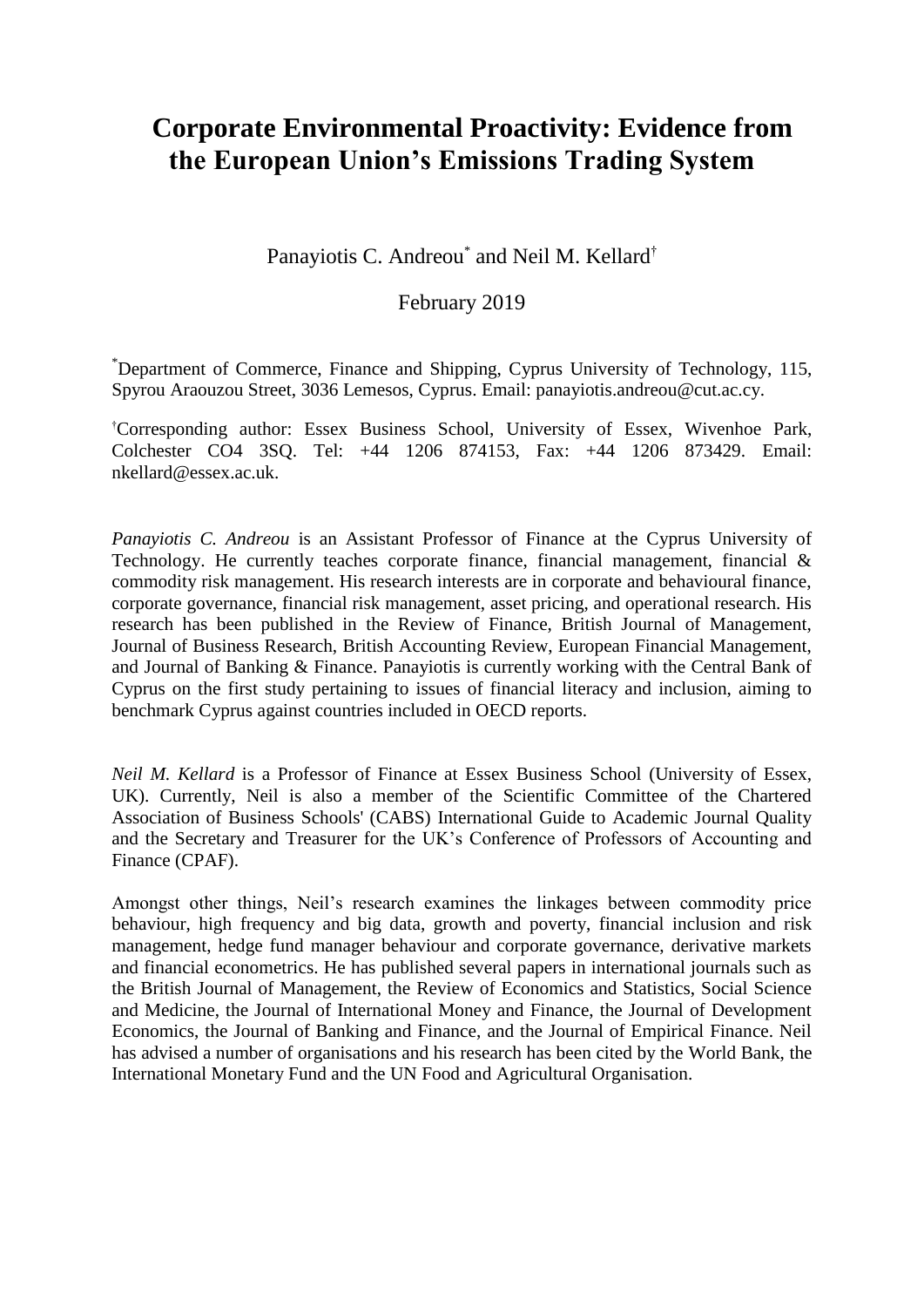# **Corporate Environmental Proactivity: Evidence from the European Union's Emissions Trading System**

## **Abstract**

In the presence of environmental policy, how do regulated firms respond? The answer is crucial for the design and effectiveness of policy regimes intended to mitigate environmental damage. We investigate whether particular types of firms are more likely to be proactive; in other words, which firms tend to behave in a manner most consistent with the desired policy outcomes. Using data on per-firm 'verified' and 'allocated' emissions from the European Union's Emissions Trading System (EU ETS) from 2005 till 2016, and given some firms exceed or undershoot the allocated allowances by a large margin, we posit that this and related measures are useful proxies for a firm's proactiveness in responding to environmental policy. We find that public firms are less likely than private firms to be proactive, whilst the same is found for firms in common rather than civil law countries and for state-owned firms. Strikingly, proactiveness is associated both with greater reductions in greenhouse gas emissions and poorer firm performance suggesting there is an economic cost to good environmental behaviour. Whilst the EU ETS is reducing emissions, it is not yet adequately compensating proactive firms or penalising those who pollute - better system design could aid this further.

Keywords: Environmental policy; Proactiveness; EU ETS; Greenhouse gas emissions; Firm performance.

## **Introduction**

A major question for firms is how to respond when government or other non-market actors seek to alter industry behaviour (see Backman *et al.*, 2017; Verbeke *et al.*, 2017). Whether firms change their behaviour, and the degree of this change, is likely related to a number of both internal (e.g., the effect on firm performance and relevant technical knowledge) and external factors (e.g., the regulatory costs of non-compliance). Likewise, a vital question for non-market actors is how to ensure the desired firm-level response from the design and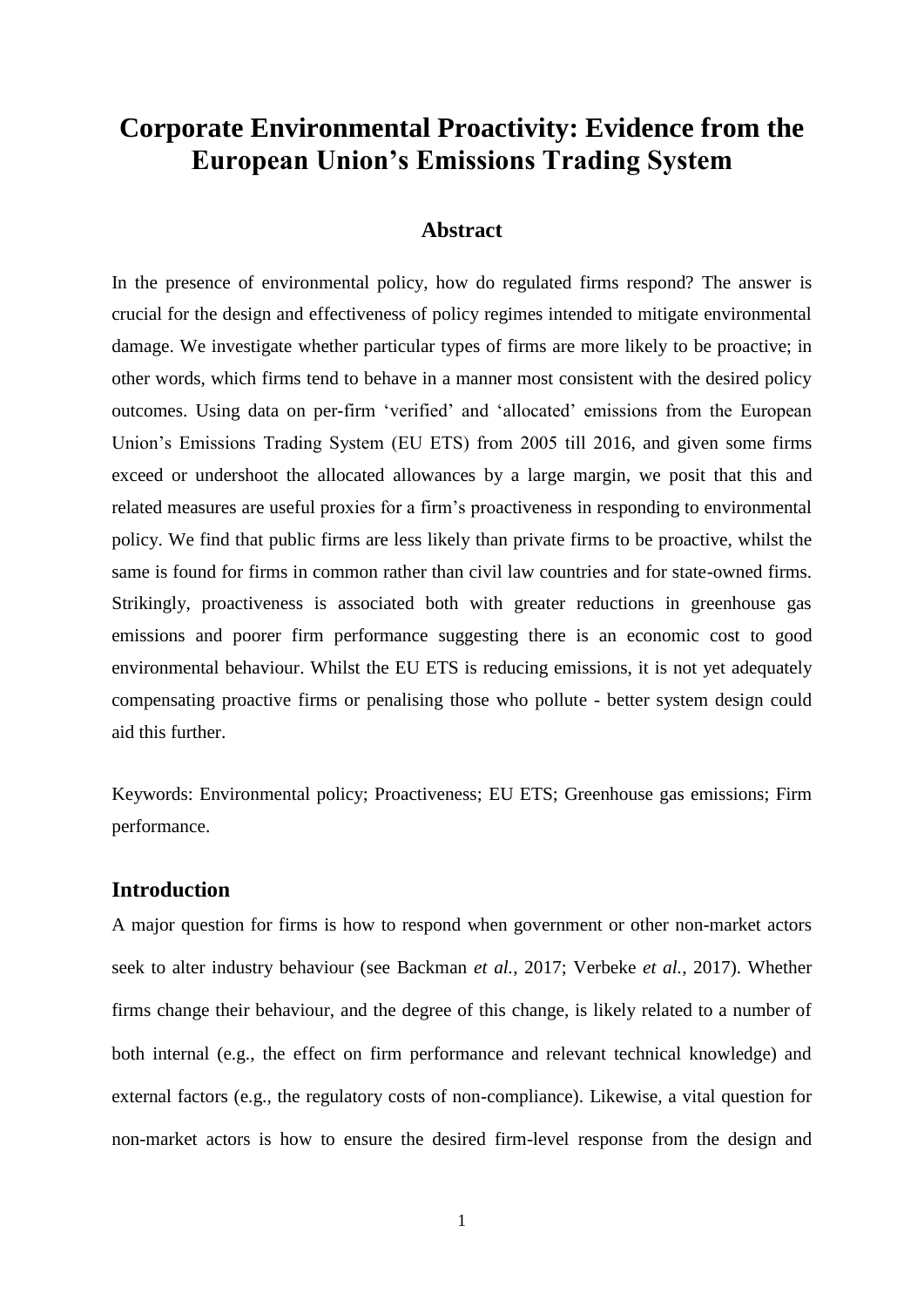implementation of policy. In particular, this may consist of a compliance threshold for firms plus an encouragement to behave below the regulatory enforced level.

Perhaps the most important contemporary policy space  $-$  where answers to these two above questions are required  $\overline{\phantom{a}}$  is that of the environment, related concerns about climate change and the desire of many to move the global economy from reliance on hydrocarbons to renewable sources of energy. For example, consider the Kyoto Protocol, which agreed to reduce atmospheric greenhouse gas concentrations to 'a level that would prevent dangerous anthropogenic interference with the climate system' (see UNFCCC, Art. 2). Since the Protocol was agreed in December 1997 and came into force in February 2005, countries and regions have sought to limit carbon dioxide and other greenhouse gas emissions (GGE) using a variety of approaches. In particular, the European Union's Emissions Trading System (EU ETS), employs a cap and trade principle where, given a maximum EU wide cap on emissions, participating organisations must purchase additional allowances if they exceed their individual target and conversely, can sell allowances if they undershoot.

Our study uses annual data from 2005 to 2016 on the EU per-firm 'allocated allowances' and crucially, the 'verified emissions.' Interestingly, some firms exceed or undershoot the allocated allowanced by a (large) margin and we posit that this and related measures are useful proxies for a firm's *proactiveness* in responding to environmental policy. Our first research question is therefore to ask which factors explain movements in these proxies, including measures of firm type, legal environment and state ownership. To derive appropriate hypotheses, we draw together several strands of relevant literature including work on comparative capitalisms that specifies how different types of firm governance imply whether managers can make investment choices, including those related to the environment, over shorter or longer-term horizons (see, *inter alia*, Whitley, 2008 and Hall and Soskice, 2001)*.*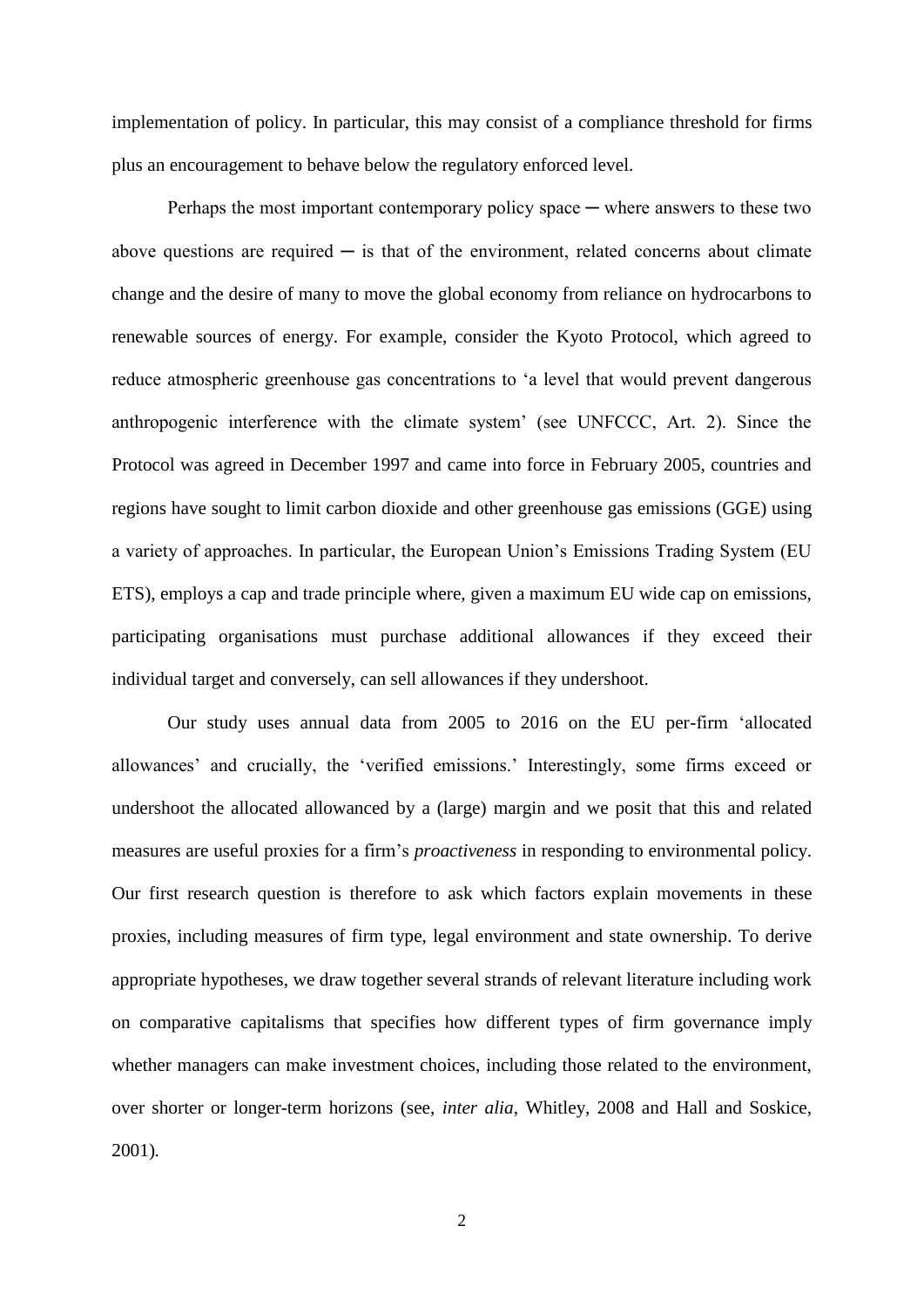Subsequently, our second research question examines how corporate environmental proactivity in the EU ETS affects both the environment, in terms of reducing GGE, and firm performance, after allowing for several control variables. These are two key areas of investigation to assess the effectiveness of the emissions trading system and inform any policy debate around the design of the mechanism itself. Of course, one might assume *a priori* that emissions reduction and firm performance are also linked: for example, if reducing GGE inhibits firm performance, the average firm is likely to be less environmentally proactive and this will reduce the overall effectiveness of the policy.

The remaining parts of the paper are divided into six sections: Section 2 considers the extant literature and theoretical underpinnings of our work; describing in detail the EU ETS mechanism and developing a definition of corporate environmental proactivity and related hypotheses. Section 3 provides an overview of the data and methodology whilst section 4 presents the empirical results. Finally, section 5 provides the related discussion and conclusion.

### **Literature and theoretical underpinnings**

<u>.</u>

### *European Union's Emissions Trading System (EU ETS)*

The EU has targeted a reduction in  $GGE<sup>1</sup>$ , relative to 1990 levels, of 20 percent by 2020 and 'by at least' 40 percent by 2030 (see European Commission report,  $2017$ ).<sup>2</sup> The main vehicle for achieving these objectives is the European Union's Emissions Trading System (EU ETS) established by directive 2003/87/CE of 13 October 2003 and officially started on 1 January 2005, aiming to limit emissions for about 12,000 heavy energy-using installations. Since then, GGE in Europe are capped, traded and priced. This cap-and-trade scheme is the world's

<sup>&</sup>lt;sup>1</sup> GGE includes carbon dioxide (CO<sub>2</sub>) emissions, perfluorocarbons (PFC) emissions from aluminium production and nitrous oxide  $(N_2O)$  emissions from all nitric, adipic, glyoxylic acid and glyoxal production.

<sup>&</sup>lt;sup>2</sup> The same report noted that by 2015, GGE were already reduced by 22 percent of 1990 levels.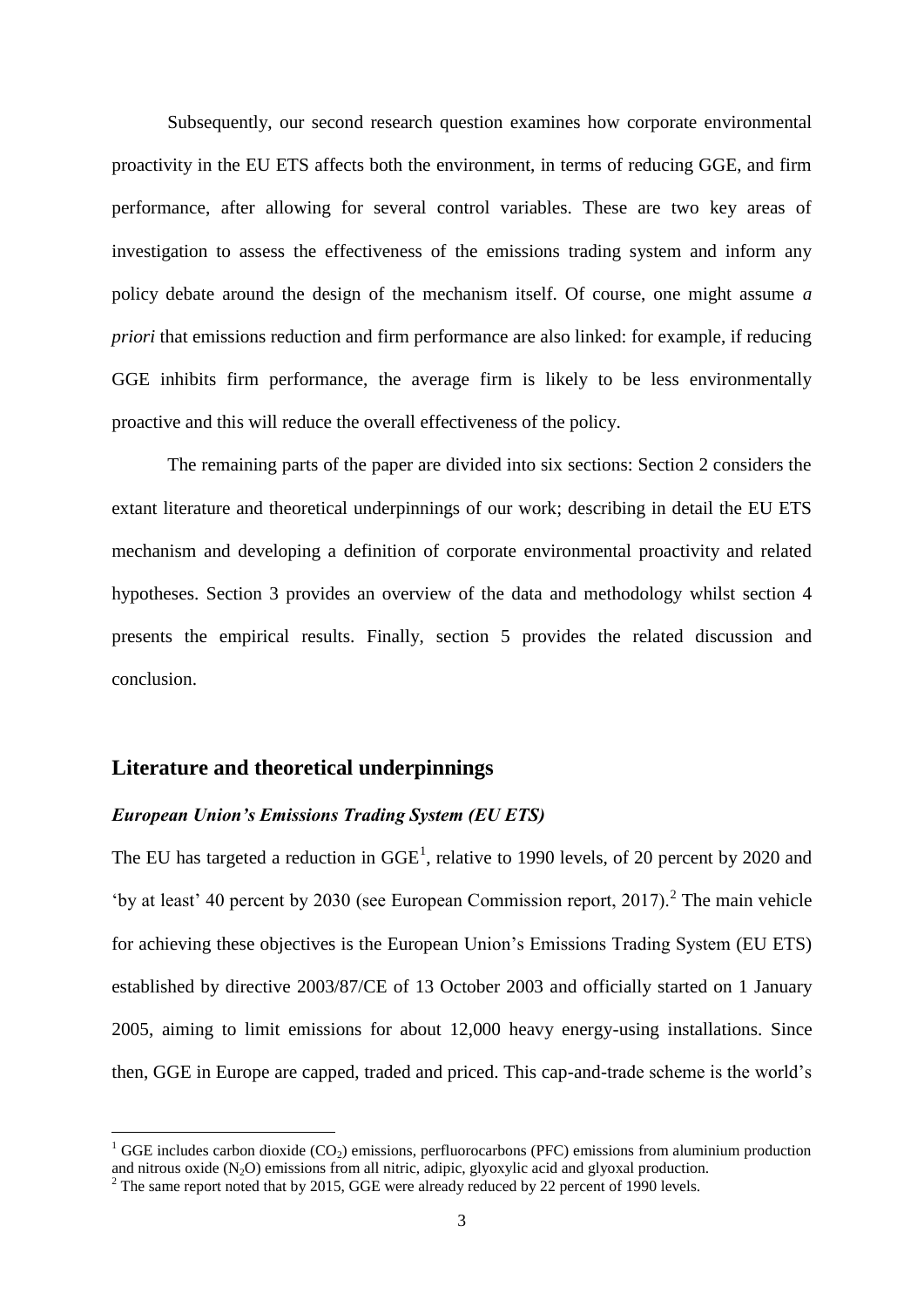first and largest multinational program for emissions reduction and covers around 45 percent of the EU's GGE. In a nutshell, the EU ETS works as follows: Firms receive (at the installation level) emission allowances, which in total do not exceed a predetermined annual cap set by the scheme. A cap is also set on the total amount of certain greenhouse gases that can be emitted by all installations covered by the system. Within their individual cap, if firms chose to pollute more than the allowances they received, then they must purchase extra allowances in the open market from firms who used less from the allocated quantities, and vice versa. This system, combined with the fact that the total cap is reduced over time so that total emissions fall, creates incentives to polluters to reduce emissions (e.g., switching to less carbon-intensive production technologies) so they can sell the surplus for profit.

The EU ETS is presently in its third phase of operation; accordingly, in Phase I (2005- 2007) and II (2008-2012) allowances were given free of charge, whereby in Phase III (2013- 2020) some allowances are purchased through auctions. Given the importance of the EU ETS mechanism, work such as Laing *et al*. (2013) have surveyed the extant literature evaluating its efficacy. They suggest that some abatement in GGE has occurred and that the phased design has led to improvements (e.g., dealing with the initial over-allocation of allowances) in the mechanism. Certainly, the system, based on the latest data<sup>3</sup>, has coincided with reduced emissions overall within participating installations as shown in Figure 1. Between 2005 and 2017, GGE have fallen by approximately  $26$  percent.<sup>4</sup> Interestingly, the price of the allowances has fluctuated considerably across the three phases, as shown in Figure 2.

### [Insert Figures 1 and 2 around here]

Considering the EU ETS objectives, framework and operation to date, several interesting research questions present themselves. Given the mechanism appears broadly successful in reducing emissions, how have different types of firms responded to the policy?

 3 See https://www.eea.europa.eu/data-and-maps/dashboards/emissions-trading-viewer-1

<sup>&</sup>lt;sup>4</sup> Phase IV (2021-2030) aims to reduce the emissions of participating installations by 43 percent of 2005 values.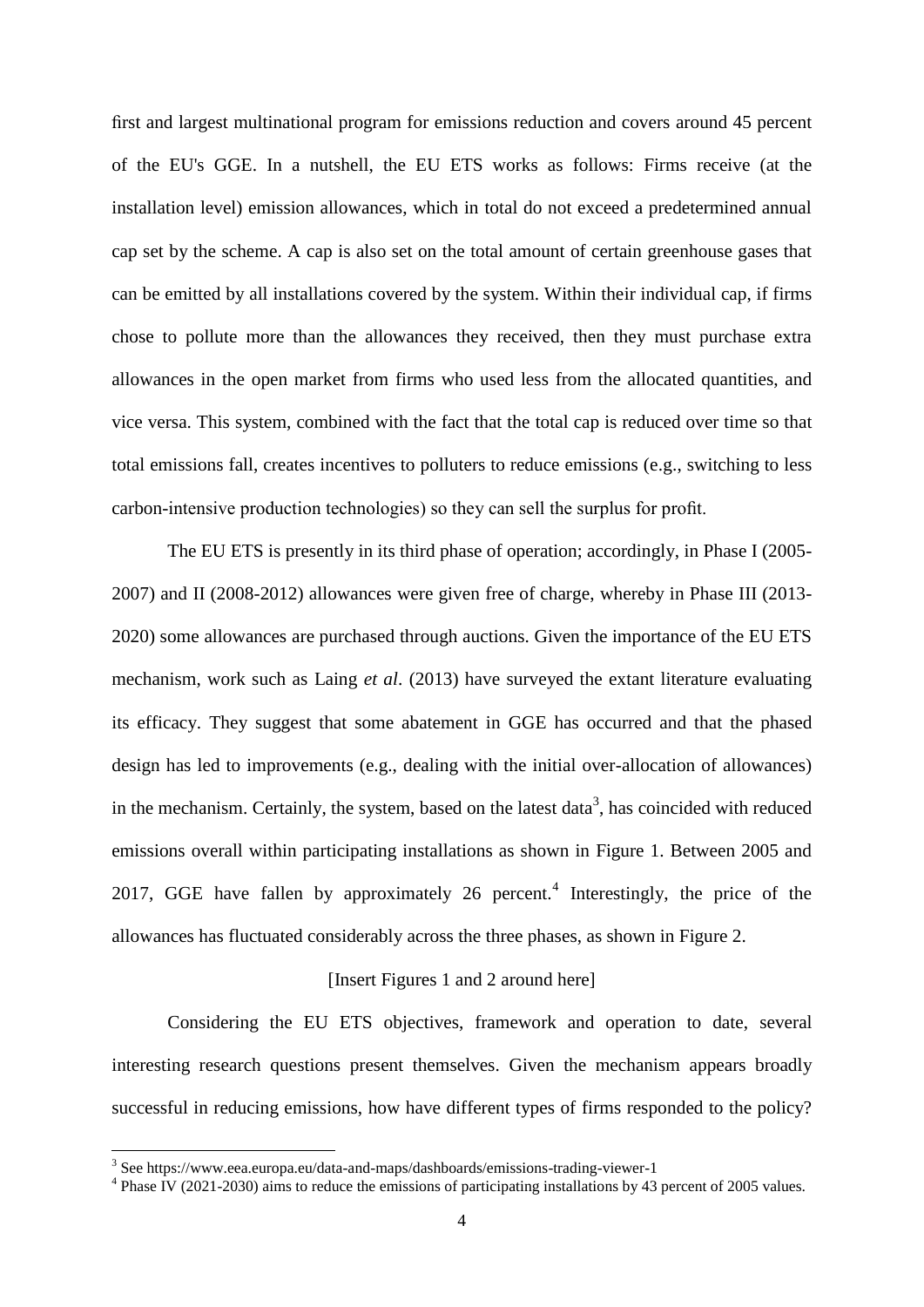Specifically, which firms might be classified as most or least responsive? Moreover, how has this 'responsiveness' affected the performance of firms?<sup>5</sup> To answer these questions we first need to explore how the extant literature has categorized firm behaviour in the context of environmental strategy more generally and specifically, the degree of compliance with related legislation.

#### *Corporate environmental proactiveness*

1

When discussing the behaviour of firms in relation to strategy often the extant literature refers to whether firms are proactive or not, but the characterizations of 'proactiveness' vary. For example, Lumpkin and Dess (1996) suggest that proactiveness is one of the five components of a firm's entrepreneurial orientation, arguing in later work that "Proactiveness is an opportunity-seeking, forward-looking perspective involving introducing new products or services ahead of the competition and acting in anticipation of future demand to create change and shape the environment" (Lumpkin and Dess, 2001: p.431).

Of course, in the specific context of a firm's environmental impact, a forward-looking perspective will also involve consideration of mitigating harmful processes as well as products and future demand.<sup>6</sup> There have been several attempts in the literature to present a more holistic view. Employing a resource-based theoretical approach, Hart (1995) differentiates between four types of environmental perspectives at the firm level, including pollution prevention.<sup>7</sup> Developing this idea, Buysse and Verbeke (2003) propose five resource domains representing environmental competencies in employee skills, strategic planning, management systems, functional area (e.g., research and design, finance,

 $<sup>5</sup>$  Although there is some analysis on the carbon market operation from a finance perspective (e.g., Oestreich and</sup> Tsiakas, 2015), we are not aware of any work that links policy responsiveness to firm performance. They show, using a sample of German firms, that those allocated free allowances significantly outperformed those that did not (in terms of stock returns) over approximately the period 2004 to early 2009.

<sup>&</sup>lt;sup>6</sup> Note however, there is some evidence of a positive correlation between a firm's general strategic position and its environmental proactivity (Aragón-Correa, 1998).

<sup>7</sup> The others are an end-of-pipe approach, product stewardship and sustainable development.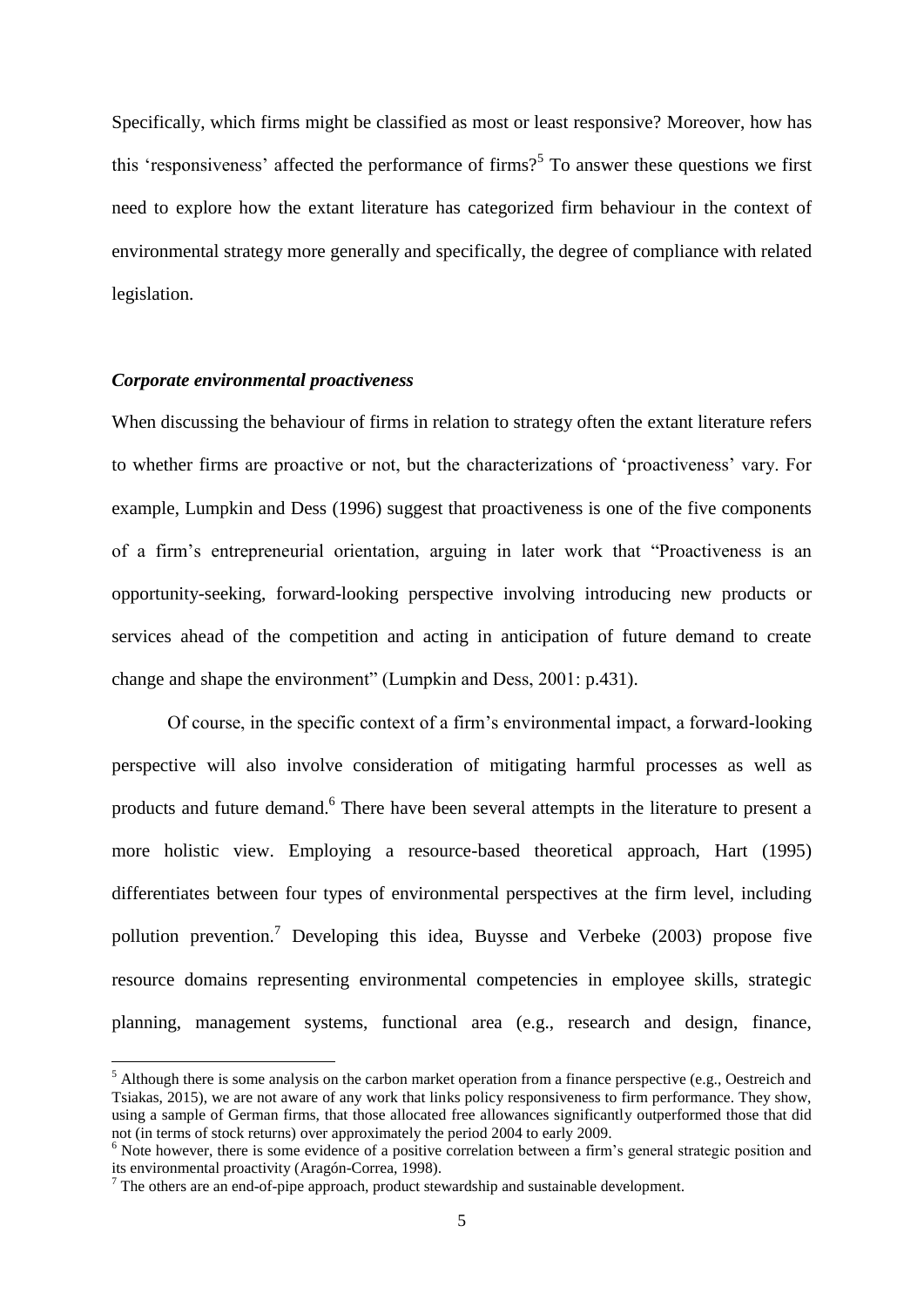production *et cetera*) involvement in greening the firm and green technology investment; with a firm's activity in these domains determining its environmental proactiveness (see Backman *et al*., 2017).

The literature has suggested that a firm's action in the green technology resource domain can be the clearest indication of its degree of environmental proactivity (Rugman and Verbeke, 1998). Such investments can often be in response to regulatory requirements (see Verbeke *et al*., 2017) and in this sense, proactive environmental strategies have been commonly defined as practices *that go further* than legal compliance with environmental legislation (see *inter alia*, Buysse and Verbeke, 2003). Developing this framing, proactiveness can be assessed on a continuum (Aragón-Correa and Rubio-López, 2007; Aragón-Correa and Sharma, 2003), whereby the level of environmental proactiveness equates to the degree of compliance with regulation, and three discrete regions of the continuum can be identified signifying firm behaviour from *most advanced* (i.e., proactive behaviour beyond compliance), *reactive* (i.e., behaviour equivalent to legal compliance only) and *active resistance* (i.e., lobbying authorities to reduce environmental requirements or delay introduction – see Verbeke *et al*., 2017).

For cap-and-trade schemes, such as the EU ETS, we posit that an analogous typology can be developed. In particular, the allowances provided to each firm provide an anchor around which to assess environmental credentials and again provide three distinct regions of environmental behaviour: firms in the scheme that pollute less than their allowances can be denoted environmentally proactive, those that pollute an equivalent amount to their allowance can be considered reactive or environmentally neutral and finally, firms that produce more GGE than allowances can be regarded environmentally resistant.<sup>8</sup> Given unused allowances

1

<sup>&</sup>lt;sup>8</sup> Our definition of 'environmentally resistant' within the EU ETS is necessarily different from the 'active resistance' of Verbeke *et al*., 2017. Whilst active resistance may involve lobbying to reduce or delay standards (information which can perhaps only be gleaned by survey) our environmental resistance involves producing more GGE than allowances.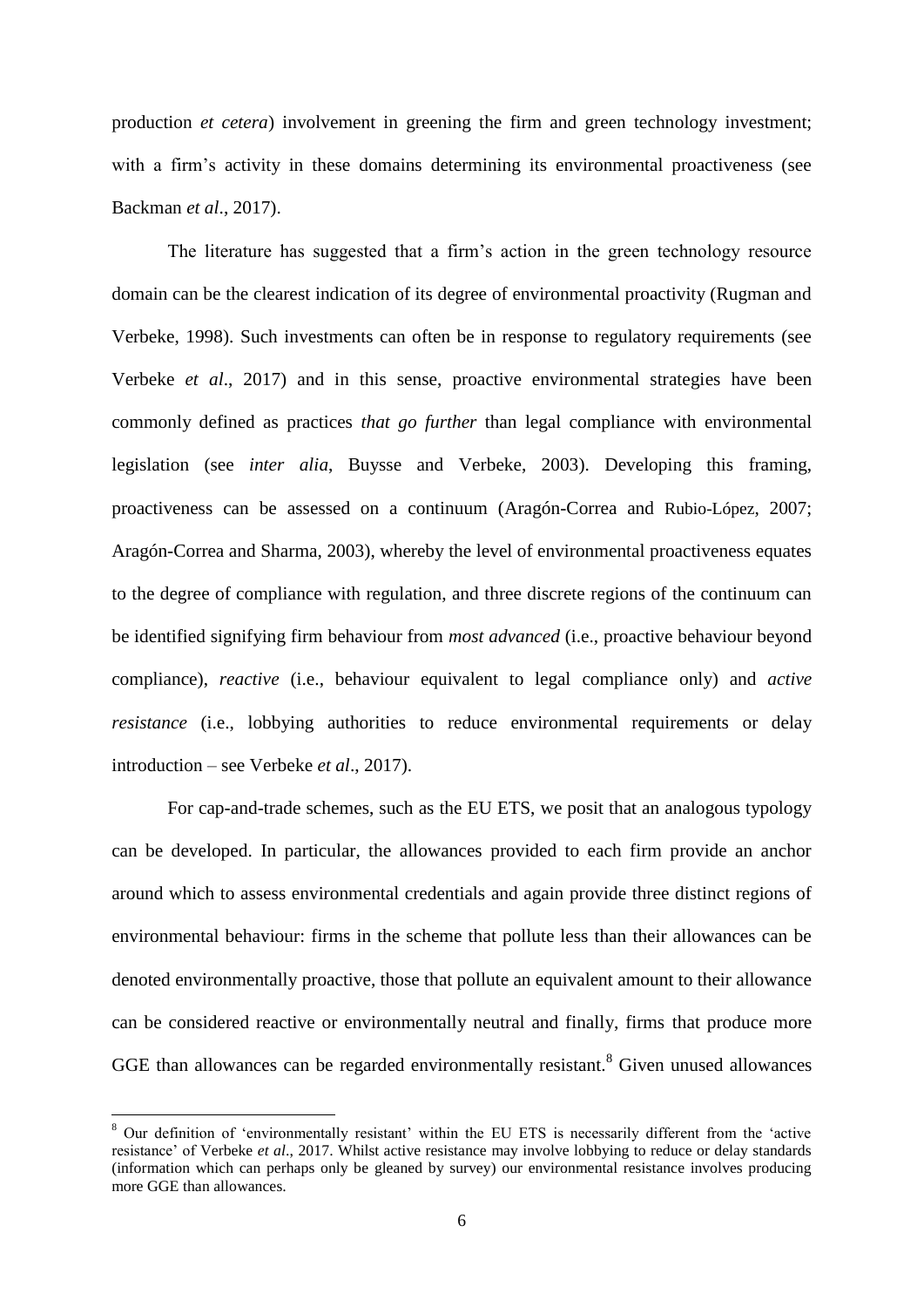can be sold on a carbon exchange, the ETS mechanism is designed to encourage firms to be environmentally proactive in the manner defined.

#### *Measuring environmental proactiveness*

1

To judge a company's environmental practice, the extant literature has typically employed Environmental, Social and Governance (ESG) criteria such as the popular Kinder Lydenberg Domini (KLD) ratings (see Kim, 2018). However, Mattingly and Berman (2006) advise caution when using these ratings as a proxy for firm practice. Whether or not KLD/ESG measures are reasonable proxies for firm practices, one might argue that environmental performance (which can be measured by emissions release data – see Färe *et al*., 2010) is a more appropriate measure about whether firms are environmentally proactive.<sup>9</sup> Moreover, from our discussion in the previous section, it could be argued for the EU ETS that the distance quantity:

$$
EEP_{it} = (e_{it} - \tilde{e}_{it})/\tilde{e}_{it},\tag{1}
$$

where  $e_{it}$  are the verified emissions of firm *i* in year *t*,  $\tilde{e}_{it}$  are the allocated allowances and therefore  $EEP_{it}$ , represents the proportionate excess emissions, captures the continuum of environmental responses and therefore nests the discrete regions of environmental proaction, reaction and resistance. Specifically, if  $EEP_{it} \approx 0$ , then firm *i* is merely complying with regulation and could therefore be considered reactive. If  $EEP_{it} \gg 0$ , then firm *i* has overshot its target allowances, is not responding to policy and is environmentally resistant. Finally, if  $EEP_{it} \ll 0$ , then firm *i* has undershot target, and is thus can be regarded as environmentally proactive. In our later empirical work, we classify firms as included in this latter category

 $9$  For example, Aragón-Correa and Rubio-López (2007) noted that surveys on firms' attitudes to environmental issues may reflect social bias.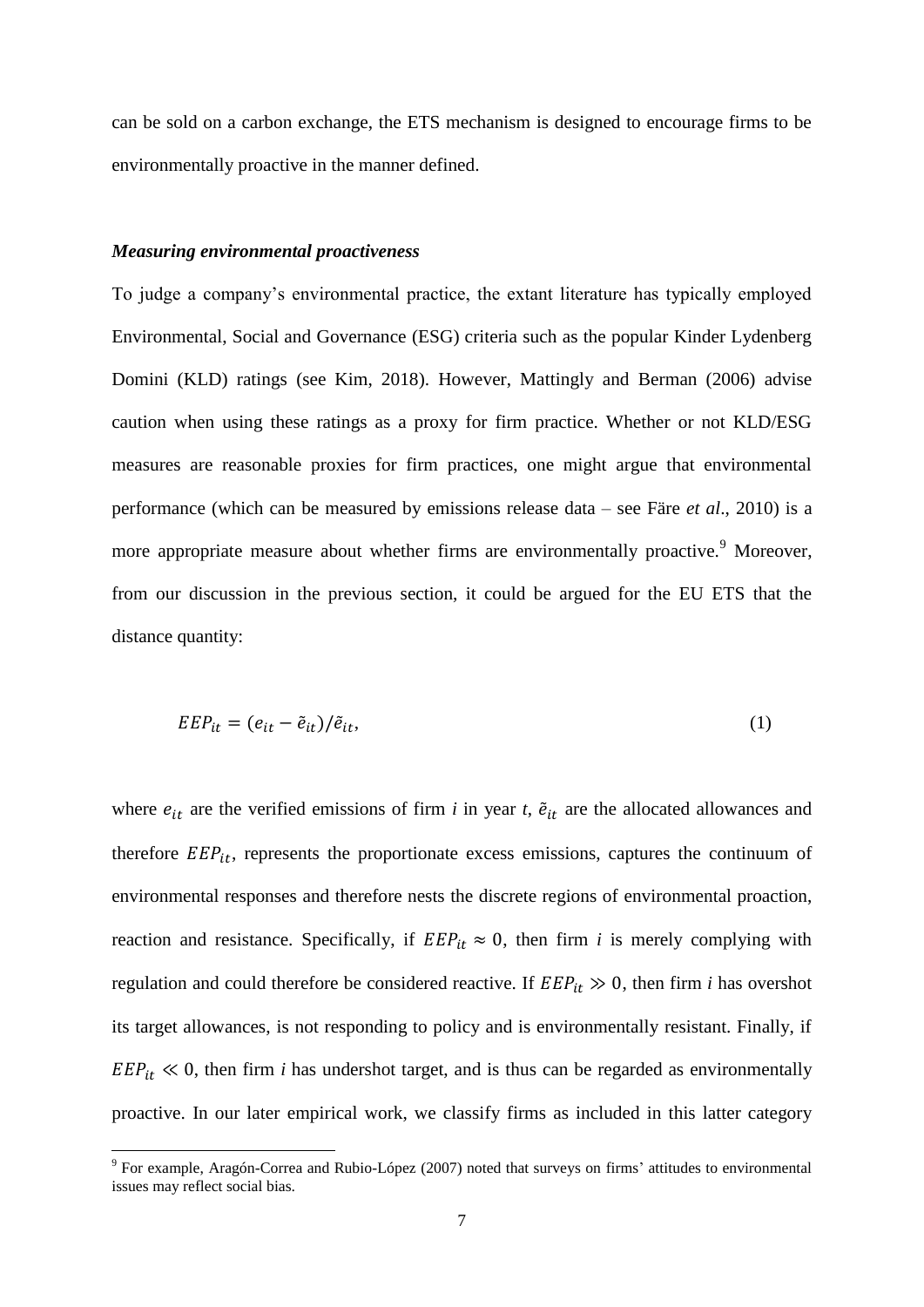(i.e., environmentally proactive) if their  $EEP_{it}$  is less than or equal to -20 percent. This seemed an appropriate threshold, given approximately a third of our firm-year observations fall into this category (see our later Data section) and ensuring the grouping has enough degrees of freedom whilst still capturing good environmental behaviour.<sup>10</sup>

Of course, in the case of the EU ETS and as noted above, if a company produces more GGE than allowed, then they must provide 'compensation' by purchasing extra allowances. Likewise, a company that pollutes below allocation, can sell its unused allowances in the open market. Hence, an economic version of (1) would be:

$$
EEE_{it} = (e_{it} - \tilde{e}_{it})f_t,
$$
\n<sup>(2)</sup>

where  $f_t$  is the appropriate futures price for GGE allowances. In the later analysis, we employ a standardized version of (2), namely  $\overline{z}E E_{it}$ . Below we expand on these ideas to develop hypotheses related to the characteristics of firms that are more likely to be environmentally proactive.

## *Ownership and environmental proactiveness*

1

Environmental proactiveness, where firms behave beyond compliance, has been viewed in the literature as an attempt to satisfy the values of various (market and non-market) stakeholders aside from regulators (Hart, 1995; Garrod, 1997). These other interested stakeholders could include shareholders, customers, environmentally-orientated NGOs and local community-focused groups. Notably, there is empirical evidence of a positive association between proactiveness and stakeholder interest. For example, using survey data from 197 Belgian firms, Buysee and Verbeke (2003) show that firms classified as practicing

 $10$  We also check later whether our empirical findings remain robust for different thresholds of proactiveness  $(i.e., \le -15\% \text{ or } \le -25\%).$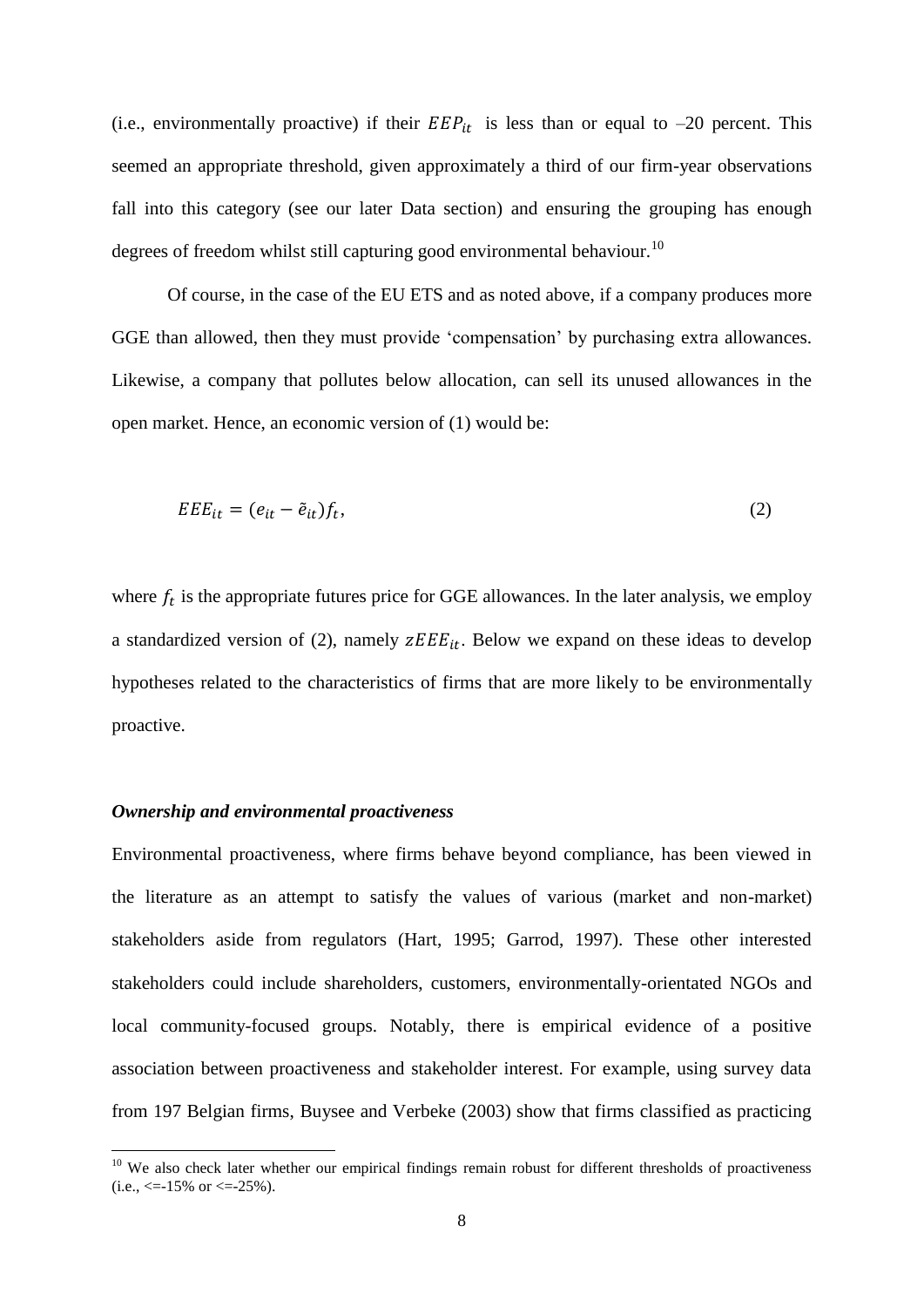environmental leadership are more likely than reactive firms to consider stakeholders in decision making.

Of course, not all stakeholders will be perceived as equally important by managers when formulating environmental strategy. Henriques and Sadorsky (1999), examining Canadian firms, suggested shareholders and customers amongst others as key influences on firm practice. Somewhat contrastingly, Buysee and Verbeke (2003) showed that while proactive firms considered internal primary stakeholders (i.e., shareholders, employees and financial institutions), there was little evidence to support consideration of external primary stakeholders (i.e., customer and suppliers) or secondary stakeholders (i.e., media, competitors, NGOs and international agreements). From an EU ETS perspective, given regulated firms will typically be power or industrial/manufacturing firms involved in intermediate goods production<sup>11</sup>, this *a priori* suggests that internal primary stakeholders are likely significant determinants of a firm's degree of environmental proactiveness.

Of the internal primary stakeholders of EU ETS firms, we focus on the owners. These can be considered the most important and therefore influential of such stakeholders (see Buysee and Verbeke, 2003). Taking a high-level approach, Whitley (2008) notes that given that governance differs across firms, consequently so does their dominant logics of action. In particular, to explore these linkages he suggests that the influence of ownership on managers' strategic choice, can divided into four main 'situations'. The first situation is the *archetypal owner-controlled* firm, whereby majority owners oversee daily operations and therefore managers have little autonomy. The second situation corresponds to where ownership is more dispersed but concentrated enough (i.e., control over large blocks of shareholders' votes) to affect the overall strategic direction of the firm. The third situation encompasses some *market-based forms of owner control*, where ownership is highly dispersed amongst many

1

 $11$  Buysee and Verbeke (2003) note that firms that produce intermediate goods are less likely to engage with external primary stakeholders due to the lack of direct contact with the final consumer.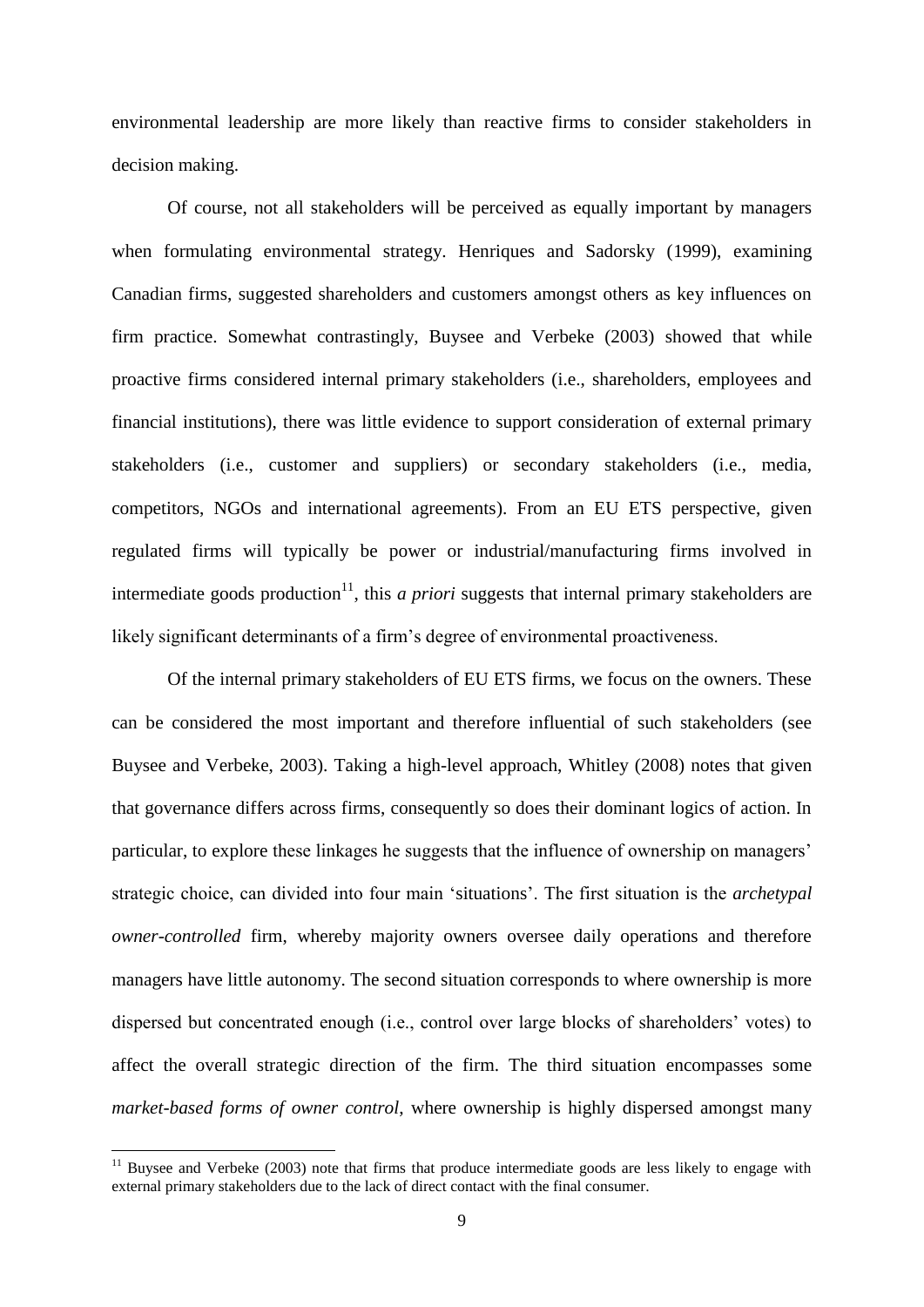investors, each more interested in the performance of their own portfolio; consequently, managers' should have a large degree of autonomy over firm-specific strategic choice. Finally, the fourth situation recognises that within a market-based form, share ownership can become dominated by short-term performance orientated fund managers. In this latter context, managers can once again become highly constrained.

Broadly speaking the four ownership types represent private (i.e., situation 1 and 2) and public firms (i.e., situation 3 and 4). Using the classifications above, private ownership at the very least, has a significance influence on strategic direction. As a corollary, if owners are committed to long-term development plans, including in the environmental sphere, such plans are likely to be implemented with relatively little interference from outside control given private firms typically have less obligation to release their firms' details, report finances or answer to the public or media. By contrast, the managers of public firms are likely to be under pressure to generate short-term financial returns for shareholders; pressures which Whitley (2008) stresses have grown over the latter years of the  $20<sup>th</sup>$  century and restricted long-term planning.

Whether firms have long or short time horizon for strategy and investment has been shown as integral to their degree of environmental proactivity. Particularly, Verbeke *et al*. (2017) in a study of imposed carbon capture and storage (CCS) technology, found that firms facing short-term performance requirements often adopted a reactive compliance strategy. On the other hand, firms with a longer horizon could be more proactive, "*The longer-term view they embraced allowed management to conceive early adoption of the imposed innovation in project terms and drove the establishment of unique capabilities that might well support future competitive advantage*" (p.692).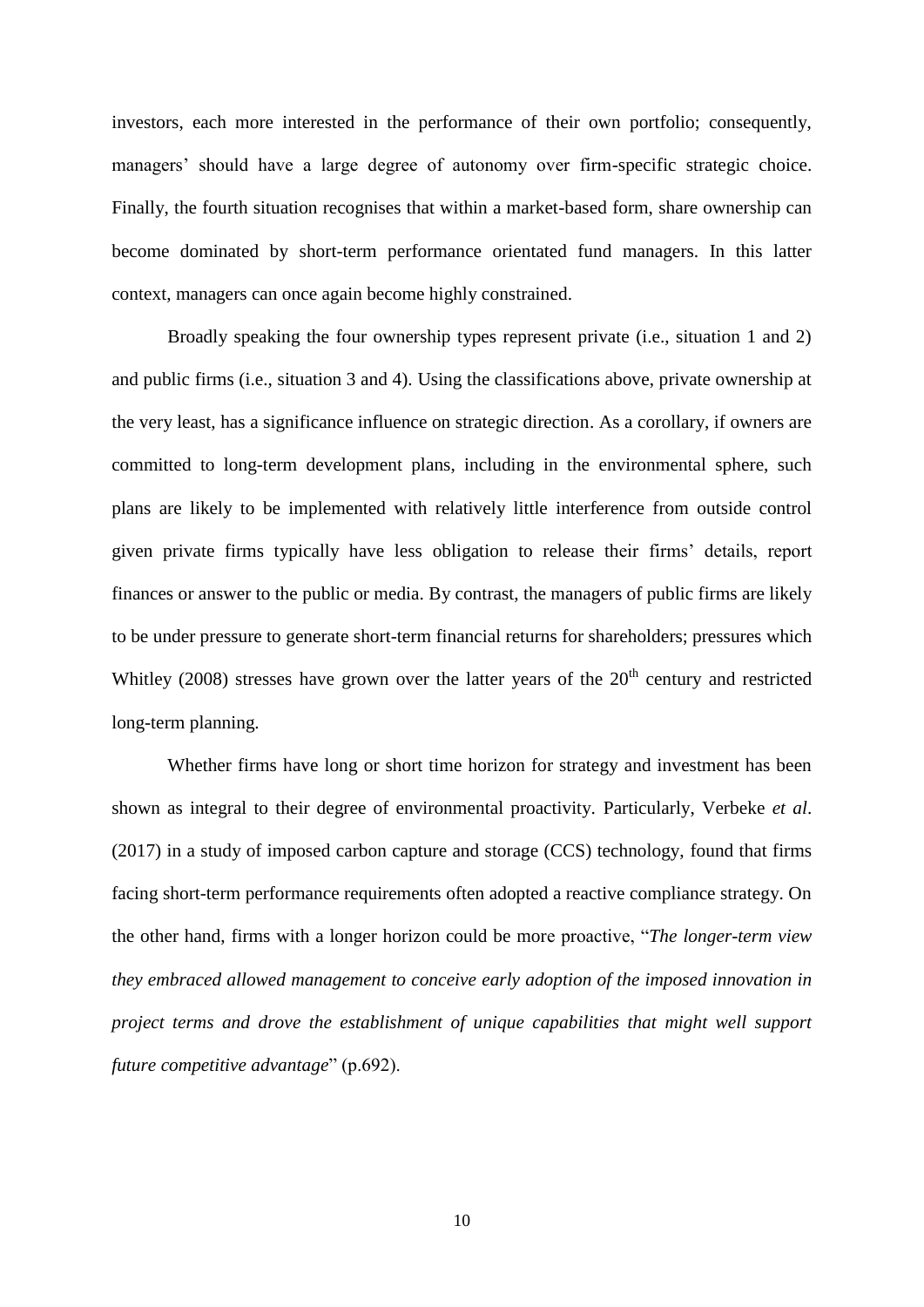Conflating the notions that firms with short-term strategy horizons are likely to be relatively less environmentally proactive, and that public firms are more likely to present a short-term strategy horizon, leads to our initial hypothesis:

# H1: *Publicly listed companies are less environmentally proactive on average than their private analogues.*

Of course, shareholders are not limited to private citizens, other companies or investment funds. The state can take full or partial ownership of a firm. Indeed, a recent EU Commission (2016) institutional paper noted that, "*State-owned enterprises (SOEs) account for a large share of output and employment in many EU member states*" (p.6) and that, for example, SOEs share of total energy sector turnover was 40 percent.<sup>12</sup> A typical view in the literature is that SOEs are economically inefficient (see Boycko *et al*., 1996). Adopting an agency cost perspective, managers are often politically appointed and have little incentive to improve performance by allocating resources or investing optimally (Krueger, 1990). Moreover, board level appointments provide lax monitoring and may attempt to extract rents (Hsu *et al*., 2018), with an overall picture of weak financial performance and corporate governance (Bortolotti and Faccio, 2009).

An alternative view also exists which suggests that state ownership may confer functionality to usefully mitigate externalities such as pollution, particularly given a government's greater ability (compared to the private sector) to fund long-term investment in technologies such as carbon capture. Recently Hsu *et al*. (2018), using a sample of publicly listed firms across 45 countries from 2004 to 2014, showed that SOEs in emerging countries have greater involvement in environmental issues than other firms. Interestingly this

1

 $12$  The sample period was 2008-2012 and SOEs were defined as firms where the state holds at least 20 percent of the equity.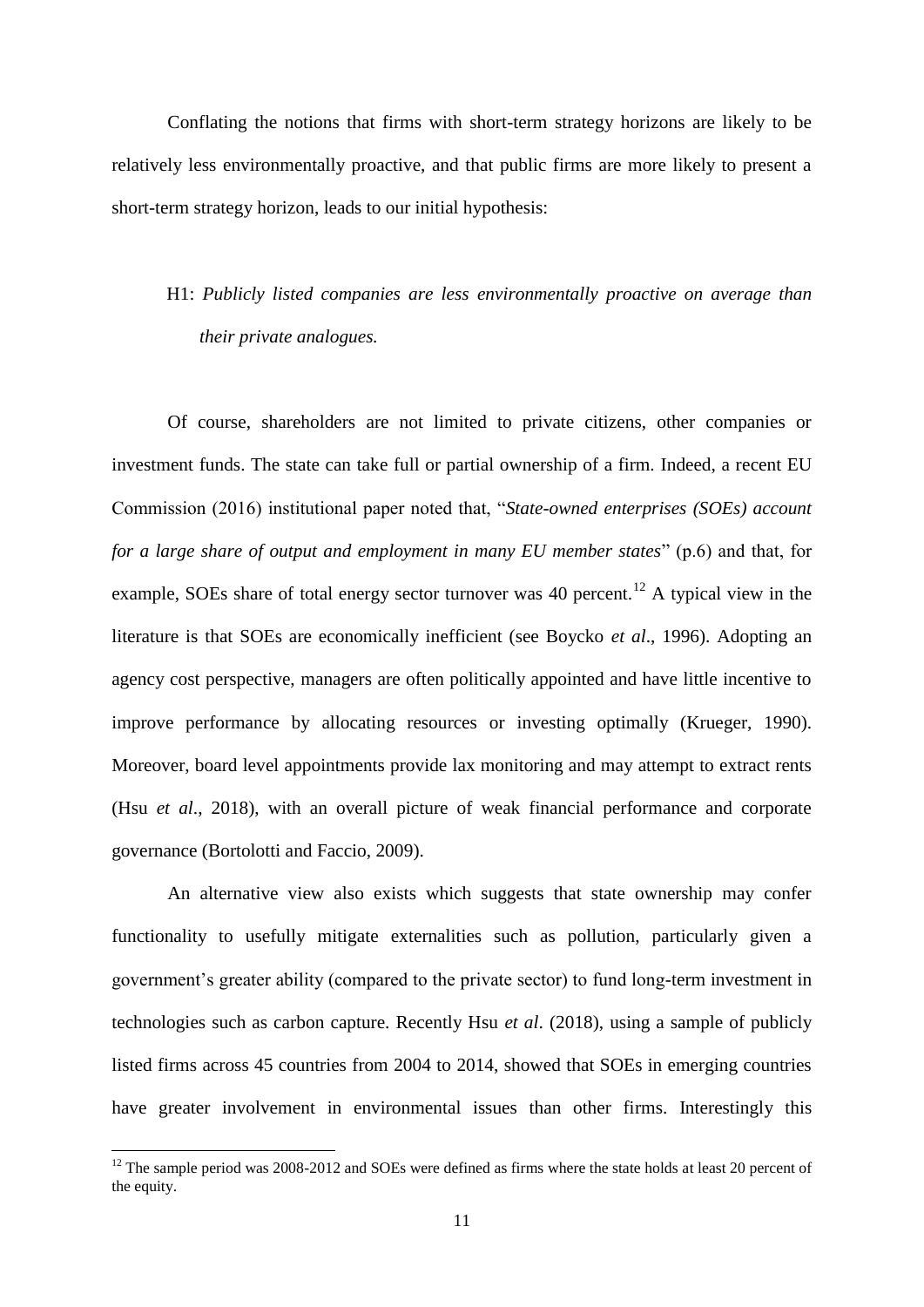difference was not maintained for SOEs in developed countries which may have a greater availability of capital financing outside government sources.

Given these competing perspectives, the role of state ownership in EU ETS firm proactivity is clearly an empirical question. However, *a priori*, we note that since 2004 a number of new member states have joined the EU with a relatively high proportion of SOEs (e.g., Poland, Romania, Croatia and Slovenia). As a whole, these new member state firms have lagged substantially behind other firms in terms of performance measures such as return on equity (European Commission, 2016). Moreover, given the transitional nature of their economies, many SOEs may not give sufficient priority to longer-term objectives such as environmental reform. At an EU wide level therefore, we might expect the following:

# H2: *State owned firms are less environmentally proactive on average than other companies.*

Of course, states can have indirect, non-ownership effects, on firms within their jurisdiction. Amongst other things, Allen *et al*. (2018) stress the role states have in producing sources of advanced knowledge generation and as Laffont and Tirole (1993) discuss, states can legislate to mandate particular types of firm behaviour or provide incentives via subsidies. Indeed, it is important to recognise that different legal settings may well affect the environmental proactivity of firms. Work by La Porta *et al*. (1998, 1999) stress that differences in states *legal origin* partially determine contemporary differences in corporate governance. In other words, common law countries (e.g., U.S, most of the U.K, Ireland) present a liberal market shareholder-orientated approach, whilst civil law countries (e.g., Scandinavia, France, Germany) provide a coordinated market system with multi-stakeholder types of governance (Ahlering and Deakin, 2006). This distinction between liberal and coordinated markets in the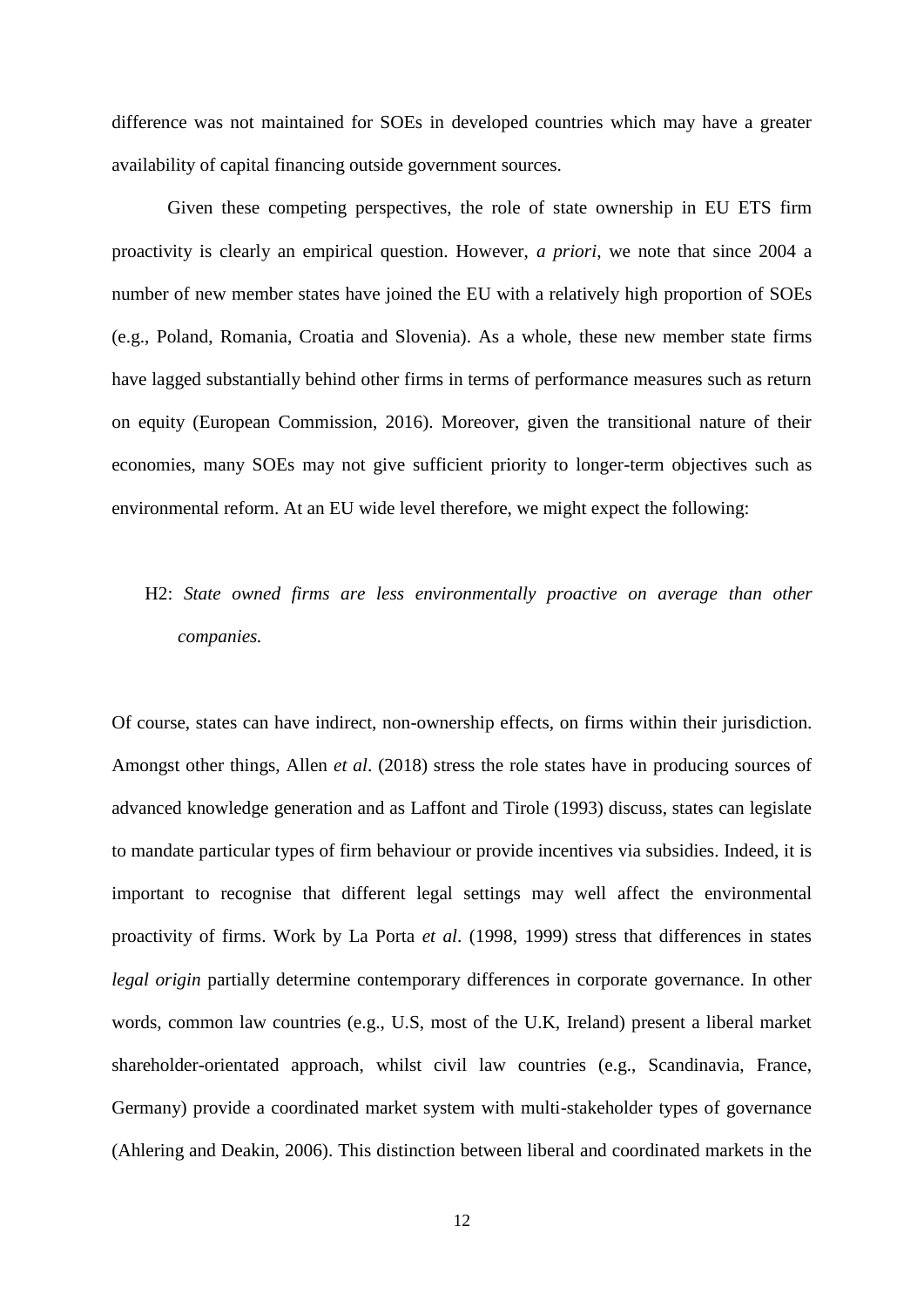'varieties of capitalism' literature (see Hall and Soskice, 2001) is often seen to correspond to governance systems based on either arms-length/outsider control or direct/insider control (Berglöf, 1997). Common law countries are associated with governance mechanisms in which outsiders require relatively high rates of return over short-time horizons, whilst in civil law countries, insider control governance allows for longer time frames for decision-making and investment. Assuming as before that firms with short term strategy horizons are likely to be relatively less environmentally proactive, leads to our third hypothesis:

# H3: *Firms within civil law countries are more likely to be environmentally proactive as compared to firms embedded in common law frameworks.*

Such an approach is quite broad and whilst useful, it is important to bear in mind that a more nuanced picture can exist at national level. For example, whilst most of the U.K predominantly follows a common law approach, Scotland largely has a civil law framework. Moreover, firms in the same country will not all be affected uniformly by the typical governance frame. Clearly, although this might not be the case for the average firm, some firms in civil law countries will be under short-term pressure for high returns; likewise, there will be those in common law countries who can adopt a longer-term perspective (Ahlering and Deakin, 2006).

### *Environmental proactiveness, volume of emissions and firm performance*

What is the effect of corporate environmental proactivity in the EU ETS on both the environment and firm performance? These are the two key questions to inform any policy debate around the design of the mechanism itself. To begin, it seems straightforward to hypothesise: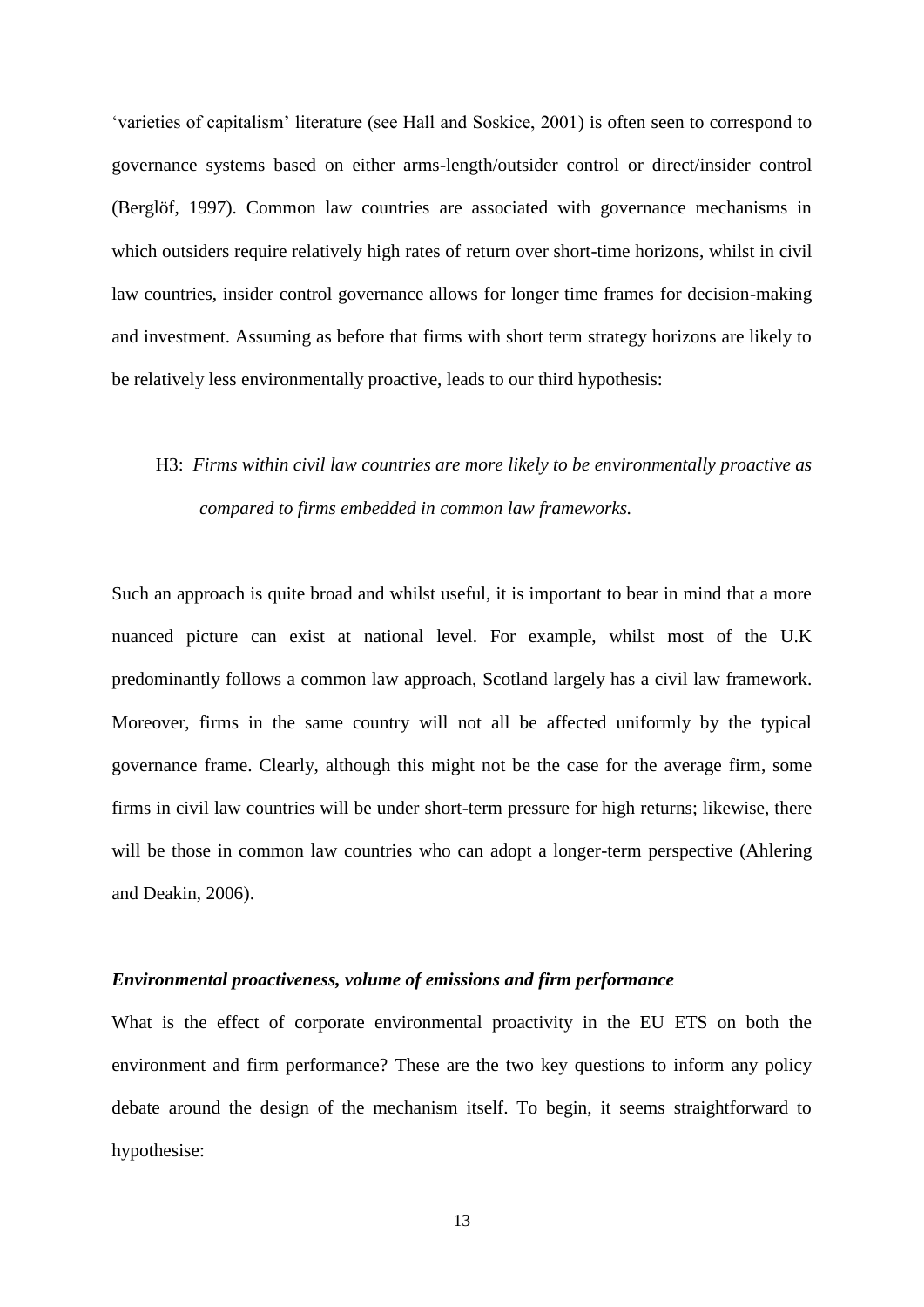#### H4: *GGE will be reduced further by firms that are environmentally proactive.*

Of course, the amount of GGE reduction associated with a particular degree of proactiveness will be important and is an empirical question. A more involved discussion is required for the relation between environmental proactiveness and firm performance. From the Corporate Social Responsibility (CSR) literature, it appears there may be a negative association between high CSR expenditure and firm value/performance at least over the short-term (see, *inter alia*, Gregory *et al*., 2014). In particular, companies that invest heavily in pollution reducing technology may suffer a diminution in short-term cash flows. Within the EU ETS itself, a firm's performance will be affected, *ceteris paribus*, by whether (i) they have to buy extra allowances or can sell excess allowances, and the prevailing futures price (ii) the amount of investment in pollution-reducing processes and (iii) the ability to pass-through any additional input cost to the consumer. Given the GGE futures price was considered low for much of our sample period<sup>13</sup>, that investment in technology typically takes several years to realize and pass-through can often be limited by regulatory authorities, our final hypothesis is:

# H5: *Environmental proactiveness has a negative effect on firm performance in the shortterm*.

## **Data and methodology**

#### *Data*

1

Our study exploits the EU ETS Company Database that consolidates information as reported by the European Union Transaction Log, which is a source of verified GGE information, set

<sup>&</sup>lt;sup>13</sup> For example, in phase III, the futures price was typically below  $\epsilon$ 10 and sometimes even below  $\epsilon$ 5 per tonne.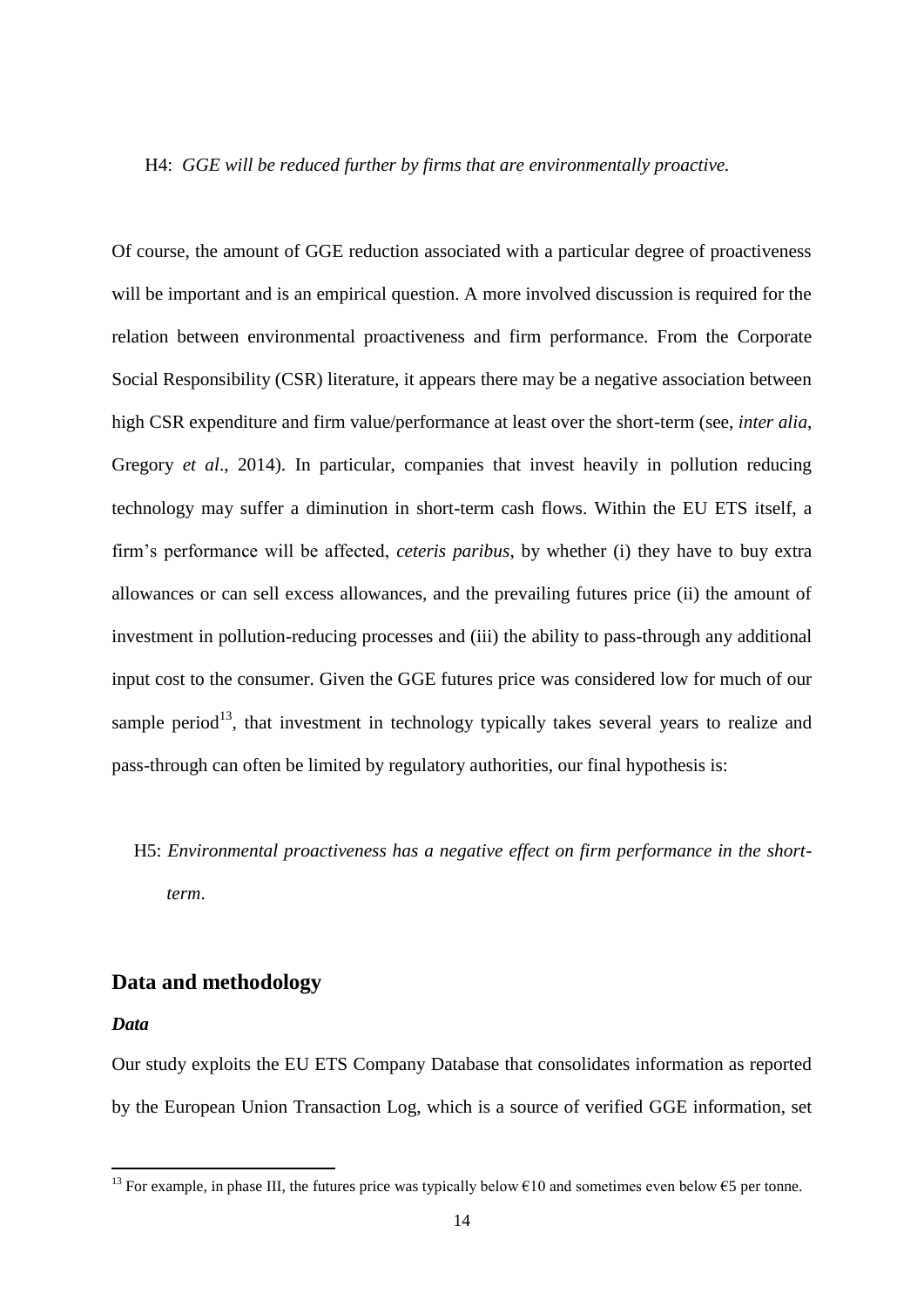up by the European Commission. The raw dataset includes 1,018 publicly listed and private companies from 31 European countries (i.e., the EU-28 zone, Norway, Iceland and Liechtenstein), accounting for more than 90% of GGE from EU ETS companies and featuring 12,210 firm-year observations.

The sample spans the period 2005-2016 and covers all three different EU ETS phases; accordingly, in Phase I (2005-2007) and II (2008-2012) allowances were given free of charge, whereby in Phase III (2013-2020) some allowances are purchased through auctions. The database includes information about the per firm number of facilities/installations, as well as the per firm allocated and verified emissions, covering different industries such as Oil and Gas, Power and Heat, Motor, Chemicals, Metals, *et cetera*. After eliminating observations with missing information about the sector that firms operate in, firms' headquarters location or allocated/verified emissions, the sample includes 887 firms featuring 9,645 firm-year observations.

About 89% of the observations relate to firms headquartered in EU-28 countries, 2.5% relate to firms headquartered in other European countries (i.e., Norway, Switzerland and Ukraine) and rest relate to firms headquartered in non-European countries. Further, there are 16 distinct industries in this sample, with some industries representing a sizeable proportion of the firm-year observations (e.g., Power and Heat is approximately 29 percent) while some others cover a negligible proportion (e.g., Coke, Education, Mining, Pharmaceutical, Water Utilities are less than 1 percent per case). For conducting the analysis, two more filtering criteria have been applied:

*i.* industries with less than 1 percent representation in the sample are eliminated; we imposed this filter to minimize the impact of sectors that are underrepresented in the sample (however, this exclusion is based on the number of observations not the volume of emissions relating to these observations);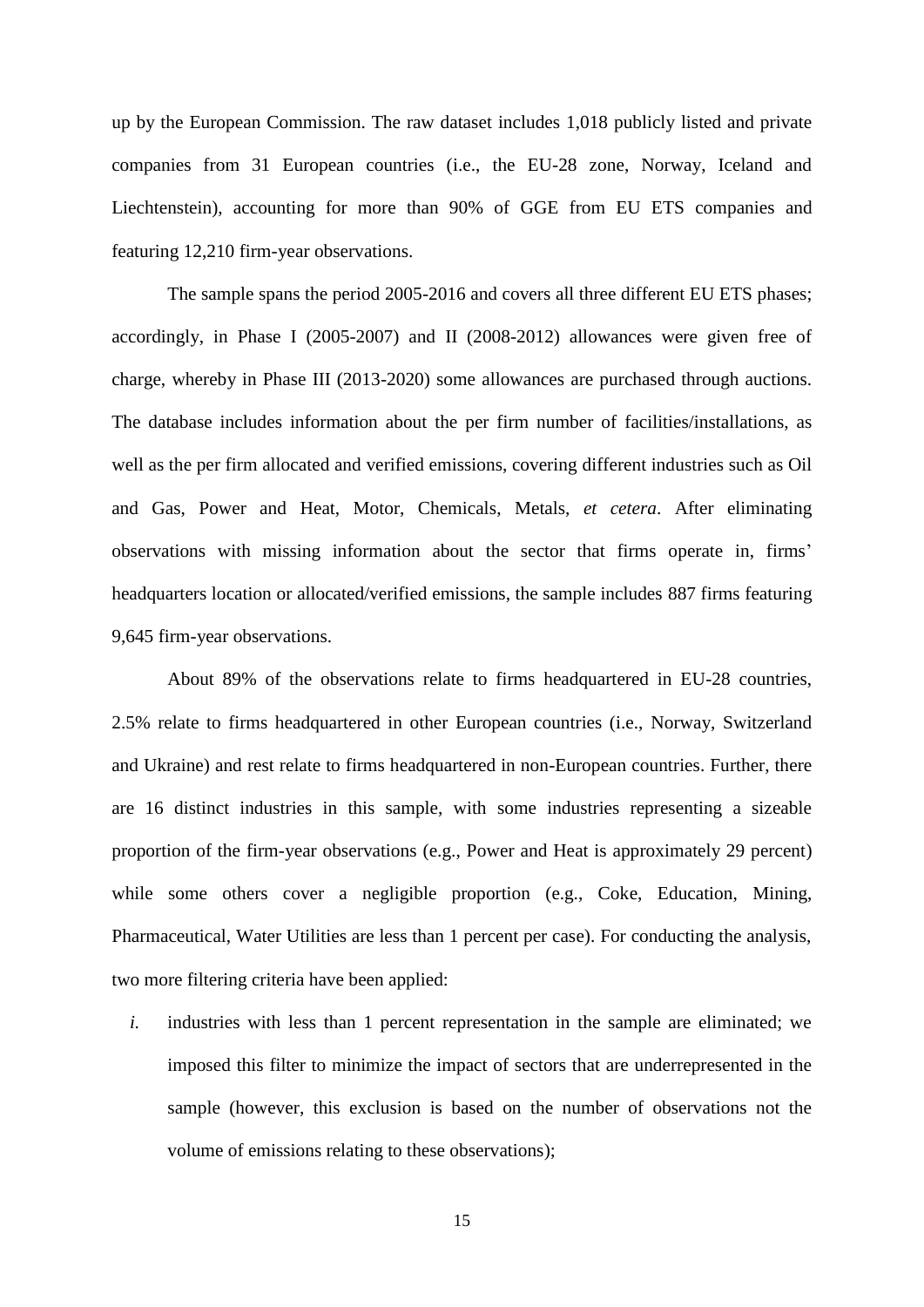*ii.* observations with  $EEP_{it}$  as per *Eq.* (1) greater than 300% are also eliminated; we have imposed this filter to minimize the impact of outliers evidenced by the large difference between the "mean" and "median" values of this variable before the imposition of filtering.

The final sample therefore includes 856 firms featuring 8,942 firm-year observations originating from 11 industries. The summary statistics for firm-level emissions and related variables used to test H1 to H4, following the above filtering procedure, are provided in Table 1, whilst detailed variable definitions are provided in the Appendix.<sup>14</sup>

### [Insert Table 1 around here]

In section 2, it was noted that an economic measure of excess emissions following *Eq*. (2) would require an appropriate futures price for GGE allowances and this price is plotted in Figure 2. The variable  $f_t$  that we construct, is the monthly average value (within a calendar year) using the monthly settlement prices of EUA futures contracts obtained through Thomson Reuters DataStream. Such futures contracts are traded on the European Climate Exchange (ECX) which is owned by the Intercontinental Exchange (ICE). In line with Oestreich and Tsiakas (2015), we construct a continuous price series combining a series of futures contracts as follows: During Phase I (2005-2007) our series is equal to the price of the December 2008 contract. During Phase II (2008-2012) the series is equal to the price of the December 2009 contract until its last trading day, and then switches to December 2010 until its last trading day and so on until December 2012. During Phase III (2013-2016) we follow the same procedure and set the series equal to the futures contract with maturity in December of each year for all the trading days of the year.

<u>.</u>

<sup>&</sup>lt;sup>14</sup> Data items like the country of origin for each firm, percentage of state ownership, and macro variables are hand collected from various sources such as Thomson Reuters DataStream, World Bank Open Data, Web searches, *et cetera*.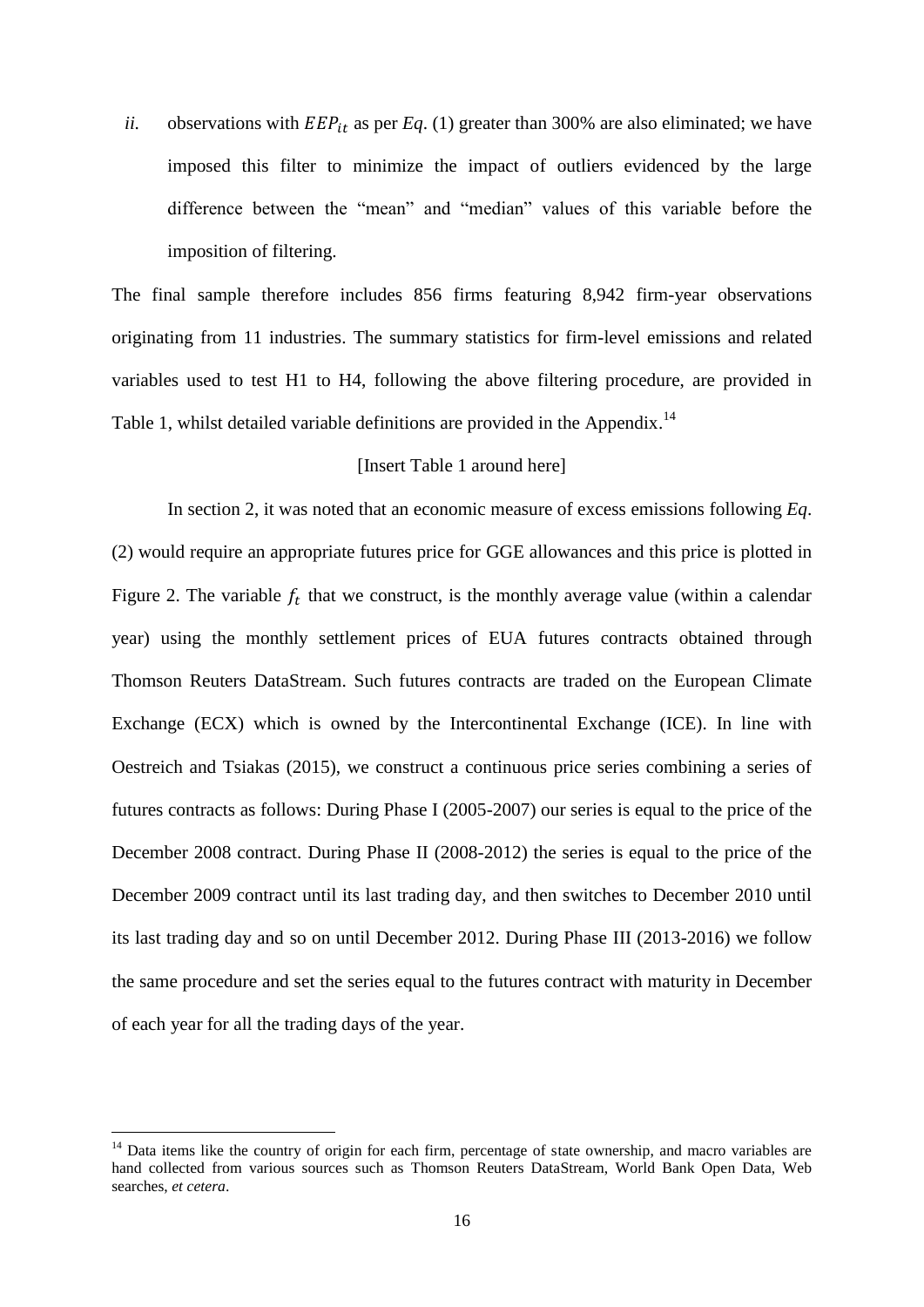Based on mean values in Table 1 featuring 8,942 observations for all variables tabulated, firms appear to overshoot (*EE*) by 87,779 units their allocated allowances, in terms of percentage excess emissions (*EEP*) they undershoot by 2 percent, whilst in terms of euro excess emissions (*EEE*) they incur a cost equal to  $\epsilon$ 994,319 for overshooting their allocated allowances. Further, 33.5 percent of the firms appear to undershoot by more than 20 percent their allocated allowances, hence these are the firms which we account as being environmentally proactive (*PR020*); a per year-industry adjusted version of this variable (*PR20\_IA*) labels 20.9 percent of the sample firm-observations as being environmentally proactive. Other statistics indicate that: firms employ 9.707 facilities/installations  $(NSTALLATIONS)$  that produce  $CO<sub>2</sub>$  equivalent emissions; 30.6 percent of the observations feature publicly-listed (*PUBLIC*) firms, 5.7 percent of the observations refer to state-owned (*STATE*) firms, 89.2 percent of the observations feature firms headquartered in the EU-28 zone (*EU28*) and 14.5 percent of the observation regard firms that operate within common law legal systems *(COMMON)*. Lastly, 26.1 percent of the observations originate from Phase I, 44.3 percent from Phase II and 29.6 from Phase III.

Finally, in Table 2 we report summary statistics for the firm-level performance variables and various controls used for testing H5 (detailed variable definitions are provided in the Appendix). The financial data are primarily from Compustat Global but we also checked for all companies manually and hand collected further information to increase the sample size. All continuous variables are winsorized at 1 percent from the top and bottom of their distribution.

#### [Insert Table 2 around here]

Based on mean values in Table 2, firms in our sample show a return on equity (*ROE*) equal to 20.6 percent, annual cumulative market return performance (*RET*) equal to 3.4 percent, whilst their operating performance as captured by return on assets (*ROA*) is equal to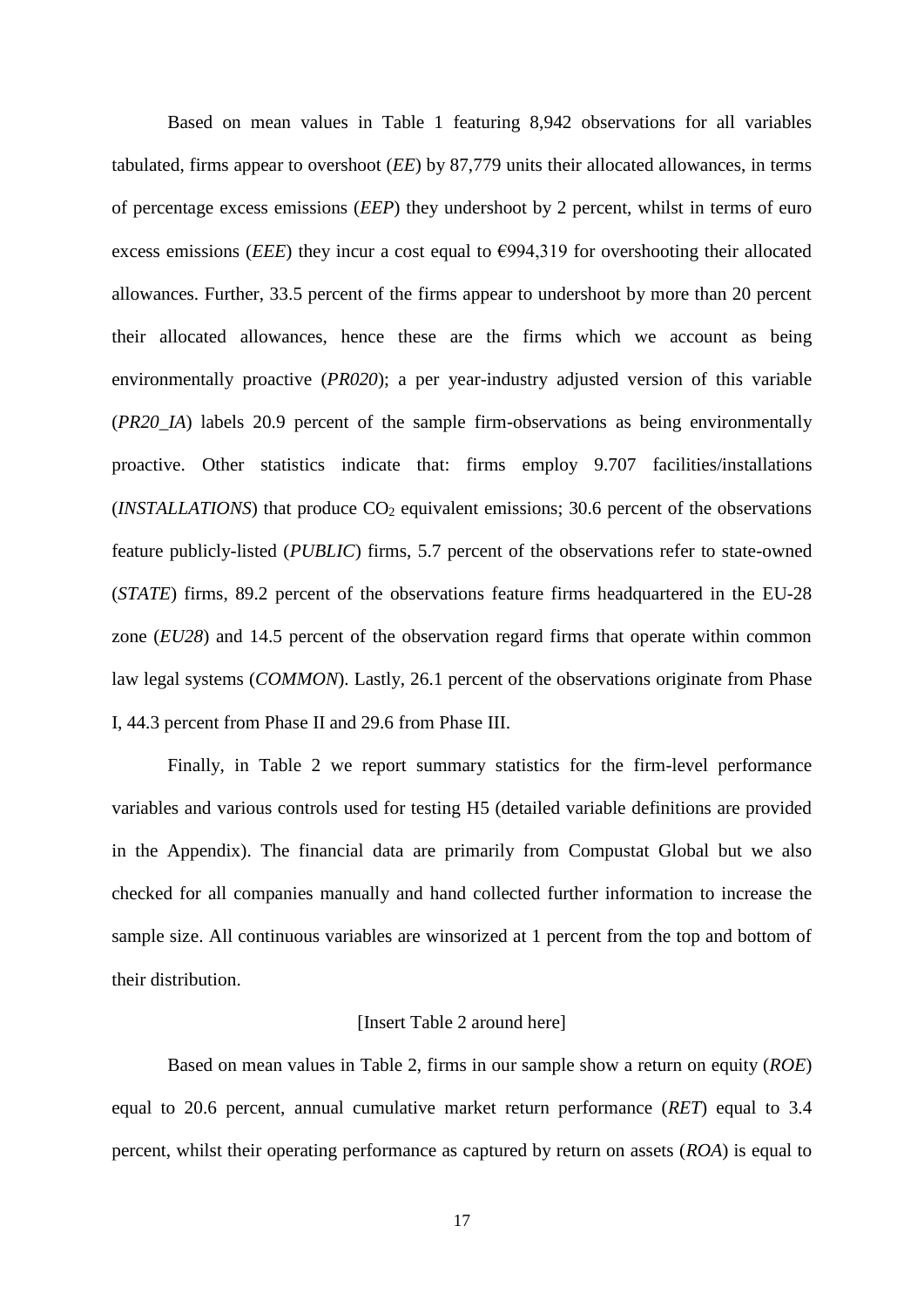6.1 percent. Their operating profitability is 29.4 percent of the beginning of the fiscal period sales (*EARN*), operating cash flow is 53.3 percent of the beginning of the fiscal period stockholders' equity (*CASH FLOW*), asset growth (*ASSET GROWTH*) stands at 50.5 percent<sup>15</sup>, capital expenditures are 9.4 percent of the beginning of the fiscal period assets (*CAPEX*), total debt is 96 percent of stockholders' equity (*LEV*), and research and development expense is 0.9 percent of sales (*R&D*). Further, industry competition as measured by the Herfindahl index is 0.133 (*HERFINDAHL*), the GDP growth in the sample countries is 1.2 percent, whilst the short-term interest rate stands at 2.1 percent.

#### *Methodology*

1

To begin, we note that hypotheses *H1*, *H2* and *H3* posit that publicly-listed, state-owned and firms headquartered in common law legal systems, respectively, are less environmentally proactive compared to their peers. Initially, we therefore estimate variants of the following panel regression:

$$
y_{it} = \gamma_0 + \gamma_1 PUBLIC_{it} + \gamma_2 STATE_{it} + \gamma_3 COMMON_{it} + \gamma_4 PROx_{it} + \gamma_5 PROx_{it} PUBLIC_{it}
$$

$$
+ \gamma_6 PROx_{it} STATE_{it} + \gamma_7 PROx_{it} COMMON_{it} + \sum_{i=1}^{n} \beta_i X_{it} + \varepsilon_{it},
$$
(3)

where  $y_{it}$  is either of our two measures of excess emissions in *Eq.* (1) and (2) for firm *i* in year *t*, namely *EEP* and *EEE*, *PUBLIC* is a dummy variable indicating publicly-listed firms (i.e., it takes the value 1 for a publicly-listed firm, and 0 otherwise), *STATE* is a dummy variable representing when the national government has a stake in the firm (i.e., it takes the value 1 when the government has a stake of 5 percent or more, and 0 otherwise), *COMMON*  is a dummy variable representing whether a firm's headquarters are located in a common law

<sup>&</sup>lt;sup>15</sup> This mean value seems rather high because it is affected by few extreme observations. Note that the median value of *ASSET GROWTH* is 2.8 percent which is a more reasonable rate of growth.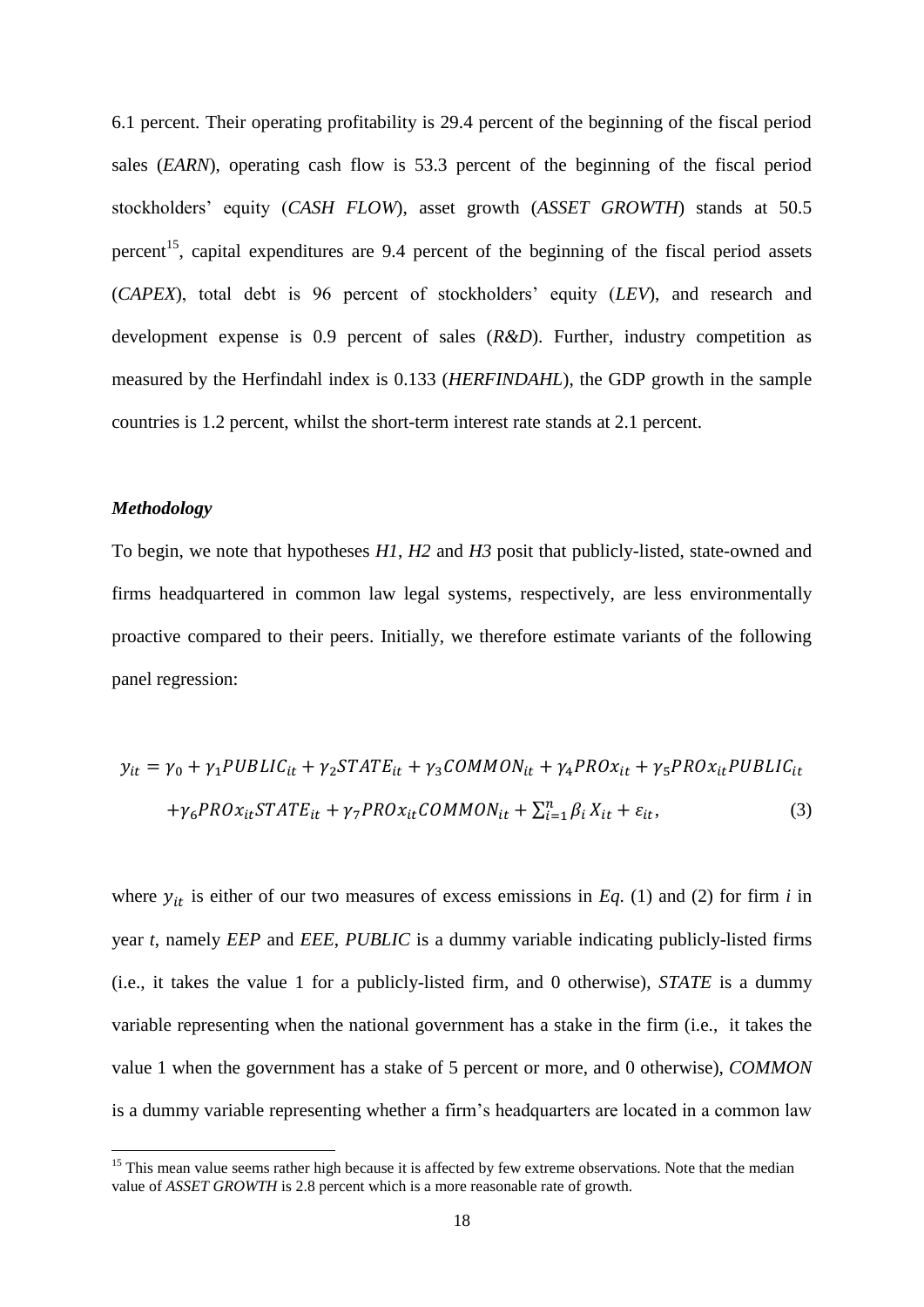legal system (i.e., it takes the value 1 for common law legal systems, and 0 otherwise), and  $\varepsilon_{it}$ , is a stochastic error term. Further, the vector *X* contains additional control variables (i.e., *EU28*, *INSTALLATIONS*) and fixed effects (i.e., PHASE II & III dummies, industry dummies). For H1, H2 and H3 to hold, we primarily anticipate  $\gamma_1 > 0$ ,  $\gamma_2 > 0$  and  $\gamma_3 > 0$ , respectively.

Additionally,  $PROx_{it}$  in *Eq.* (3) characterizes one of two types of specific environmental proactivity:  $PRO20_{it}$  is a dummy variable that takes the value 1 when  $EEP_{it} \le -20$  percent, and 0 otherwise; PR20\_IA<sub>it</sub> represents a dummy variable that is 1 when the per-year and per-industry mean adjusted value of  $EEP_{it} \le -20$  percent, and 0 otherwise. To investigate the behaviour of publicly-listed firms, state-owned firms and firms headquartered in common law legal systems within the proactive range, we interact the proactive variables with *PUBLIC*, *STATE* and *COMMON*, respectively. All regression models (as well as all subsequent ones) are estimated using robust standard errors corrected for autocorrelation and heteroscedasticity and clustered across firms and years.

Hypotheses H4 and H5 examine the effect of the firms' EU ETS proactive behaviour on two key areas – emissions reduction and firm performance. As discussed earlier, the fourth hypothesis (H4) examines the extent to which GGE will be reduced by firms that are environmentally proactive, where being environmentally proactive is proxied by either *PRO20* or *PRO20\_IA*. As such, we estimate variants of the following regression:

$$
GOE_{it+1:t+j} = \theta_0 + \theta_1 PRx_{it} + \theta_2 y_{it} + \sum_{i=1}^n \beta_i X_{it} + u_{it+1:t+j},
$$
\n(4)

where  $GOE_{it+1:t+j}$  is the future growth rate in a firm's verified emissions between year  $t+1$ and  $t+j$ , the vector *X* includes all controls analogously to Eq. (3) and  $u_{it+1:t+j}$  is a stochastic error term. For H4 to hold, we primarily expect  $\theta_1 < 0$ .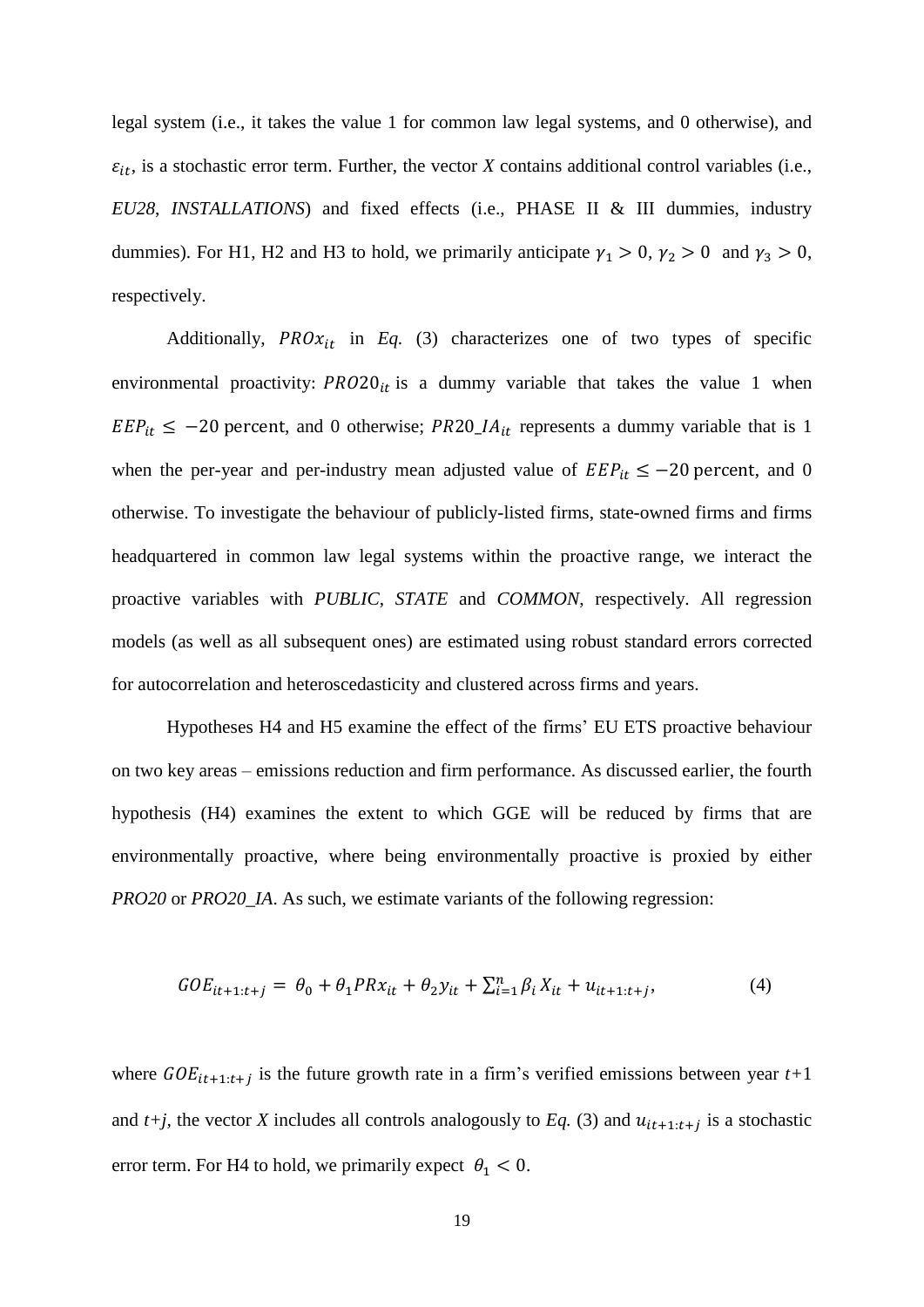Our final hypothesis H5 suggests a negative relationship between a firm's environmentally proactive behaviour and firm performance in the short-term, thus, we correspondingly estimate variants of the following regression specification:

$$
R_{it+1} = \delta_0 + \delta_1 P R O x_{it} + \delta_2 y_{it} + \sum_{i=1}^n \beta_i F_{it} + v_{it+1}
$$
\n(5)

where  $R_{it+1}$  represents firm performance in year  $t+1$  as captured by either a firm's return on equity (*ROE*) or annual cumulative market return (*RET*) and  $v_{it+1}$  is a stochastic error term. The vector *F* includes controls as featured in Table 2 and fixed effects (i.e., phase II and III dummies, industry dummies). *Eq*. (5) is estimated particularly on publicly listed companies where information regarding firm characteristics and performance are available. For H5 to hold, we primarily anticipate  $\delta_1 < 0$ .

In regression equations  $(4)$  and  $(5)$  we are attempting to identify causal relationships between a firm's proactive behaviour and future reductions in emissions or firm performance. In this context, endogeneity issues can occur via omitted variable bias or reverse causality. For example, we acknowledge that these relationships may be affected by several factors, such as investment in plant and machinery that is unrelated to the EU ETS, the closure of some plants due to production inefficiencies or poor demand, tax changes, transfer pricing, *et cetera*. Hence, to deal with endogeneity stemming from omitted variable bias we include several control variables which are readily available to us, whilst to mitigate concerns related to reverse causality, we lag the right-hand side variables.

## **Empirical results**

We estimate variants of regression *Eq*. (3) to test the first three hypotheses, namely H1, H2 and H3. Table 3 presents the results when excess emissions measured in percentage terms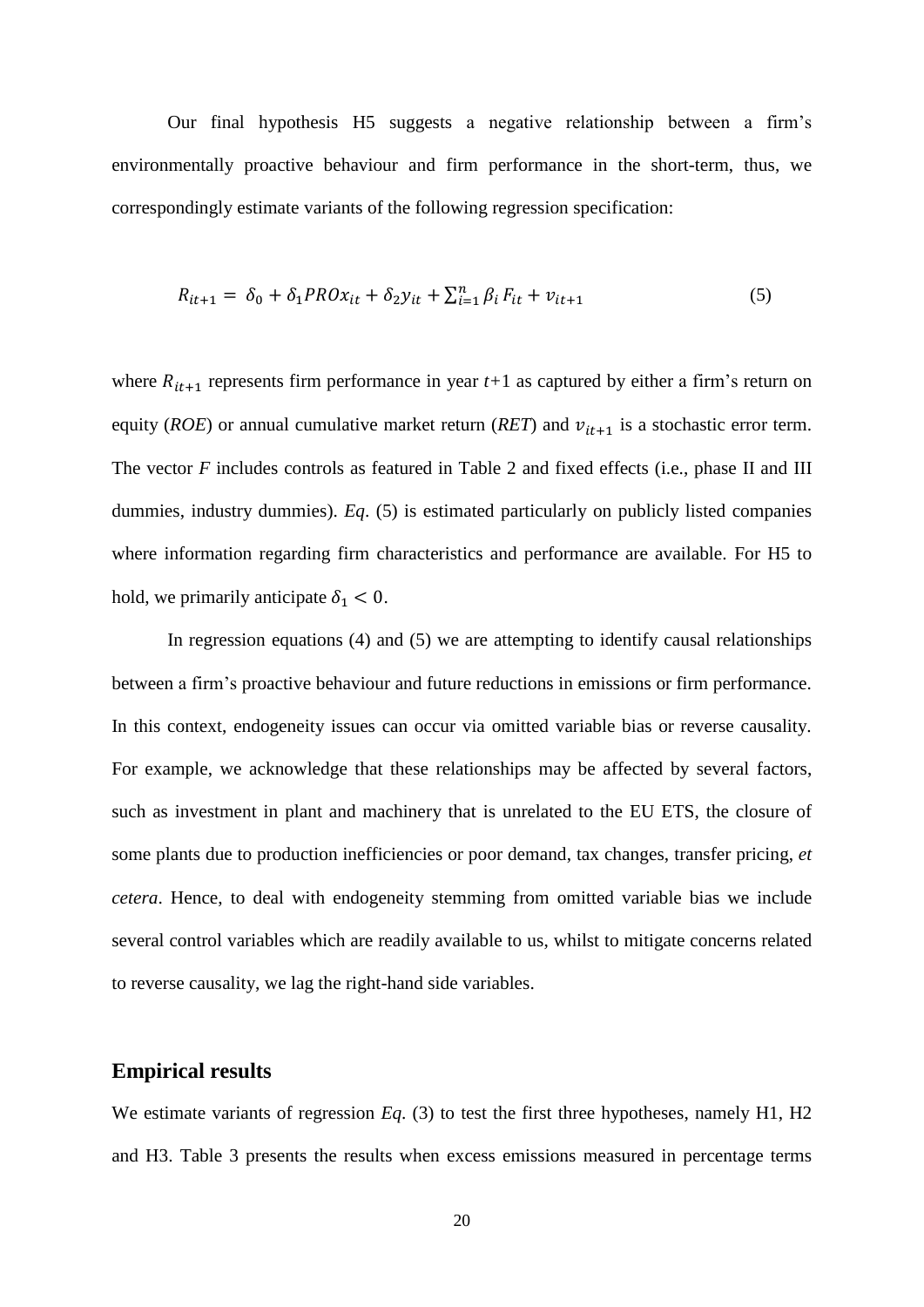(*EEP*) is used as the dependent variable, whereas Table 4 presents similar regression models using the z-score standardized excess emissions in euro terms (z*EEE*).<sup>16</sup>

### [Insert Tables 3 and 4 around here]

Specifically, the first three hypotheses posit that publicly-listed firms (H1), state-owned firms (H2) and firms headquartered in common law legal systems (H3) are less environmentally proactive on average than their peers. In this respect and following the specification of regression *Eq.* (3), we would expect  $\gamma_1 > 0$ ,  $\gamma_2 > 0$  and  $\gamma_3 > 0$ , respectively. Based on the collective evidence reported in columns [1] to [4] of Tables 3 and 4, there is strong statistical evidence ( $p$ -values  $\lt$  0.05) in support of these hypotheses (with a minor exception for *PUBLIC*, which turns not statistically significant when *EEP* is used as the dependent variable in Table 3).

Aside from our ex-ante hypotheses, the interaction terms of the main variables (*PUBLIC*, *STATE*, *COMMON*) with the proactive dummies (*PRO20* and *PRO20\_IA*) from estimating *Eq*. (3) provide some interesting results. As shown in columns [5] and [6] these interaction coefficients are negative and, in general, they are at statistically significant levels. This evidence suggests that at least within the specifically proactive range, publicly-listed firms, state-owned firms and firms that operate in common law legal systems tend to be more proactive compared to their peers.<sup>17</sup>

Next, to examine H4, we estimate variants of regression *Eq*. (4) and the results are shown in Table 5. The dependent variable is the future growth rate in verified emissions and takes the two following cases: (i) in columns [1]-[3] we use  $GOE_{it+1:t+2}$  measured as the

1

<sup>&</sup>lt;sup>16</sup> The standardized variable, *zEEE*, is used hereinafter in the regression analysis.

 $17$  Regarding the robustness of the results note that they remain robust when we keep in our analysis the industries with less than 1% representations (which we had dropped from the sample as part of the filtering procedure). Also, they remain robust when we trim the sample at the values of *EEP* greater than 500% instead 300%. More importantly, they remain robust for different thresholds of proactiveness (i.e.,  $\leq -15\%$  or  $\leq -25\%$ ) and results are available on request from the authors. Also note that the exclusion of industry fixed effects does not alter the results. Lastly, they remain robust if we replace the yearly average futures prices with the December's futures (end of year prices).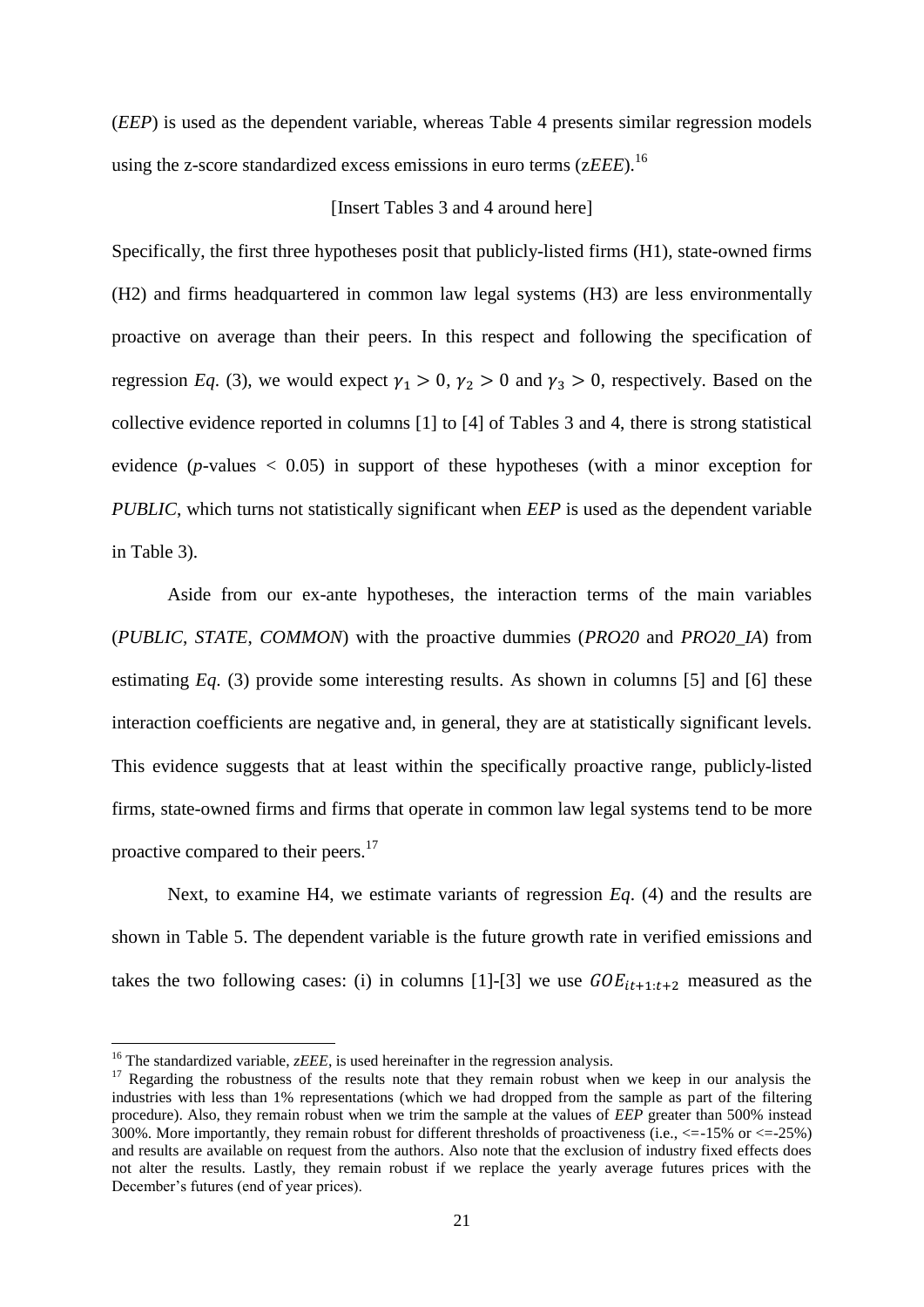natural logarithm of the verified emission in year *t+*2 divided by the verified emission in year  $t+1$ ; and, (ii) in columns [4]-[6] we use  $GOE_{it+1:t+3}$  measured as the natural logarithm of the verified emission in year *t+*3 divided by the verified emission in year *t+*1. All independent variables are measured in year *t*. The variables related to testing H4, namely *PRO20* and *PRO20\_IA*, are expected to turn negative, However, in Table 5, we also explicitly show the regression coefficients for *EEP* and *zEEE* to investigate whether a firm's excess emissions behaviour is informative regarding the future growth rate of verified emissions.<sup>18</sup>

### [Insert Table 5]

Two main results emerge from these tables. First, across the different specifications, *EEP* and *EEE* do not appear to influence the future growth of verified emissions in a statistically significant fashion. Hence, neither the economic cost/benefits of polluting above or below a firm's allocation as captured by *zEEE*, nor the pure excess pollution measure as captured by *EEP,* appear to matter. Second, assessing the results in columns [2] and [5] for *PRO20* and columns [3] and [6] for *PR20\_IA*, there is statistical evidence supporting a strong negative relationship between a firm's proactive behaviour and future growth in its verified emissions. This evidence lends credence to the notion that firms that are characterized as having an environmentally proactive behaviour are committed to reducing future GGE. Taken together, this evidence lends strong support to H4.

Finally, to examine H5, we estimate *Eq*. (5) and the results are shown in Table 6. Regarding the dependent variables used, in columns [1]-[3] we present model specifications wherein the dependent variable is the one-year-ahead return on equity (*ROE*), whilst in columns [4]-[7] we present model specifications wherein the dependent variable is the oneyear-ahead market return performance (*RET*). In all model specifications, the variables related to testing H5, namely *PRO20* and *PRO20\_IA*, are measured in year *t*. Regarding the

1

<sup>&</sup>lt;sup>18</sup> There correlation between *EEP* and *zEEE* is 0.173, hence including both of them in the same specification does not create any multicollinearity issues.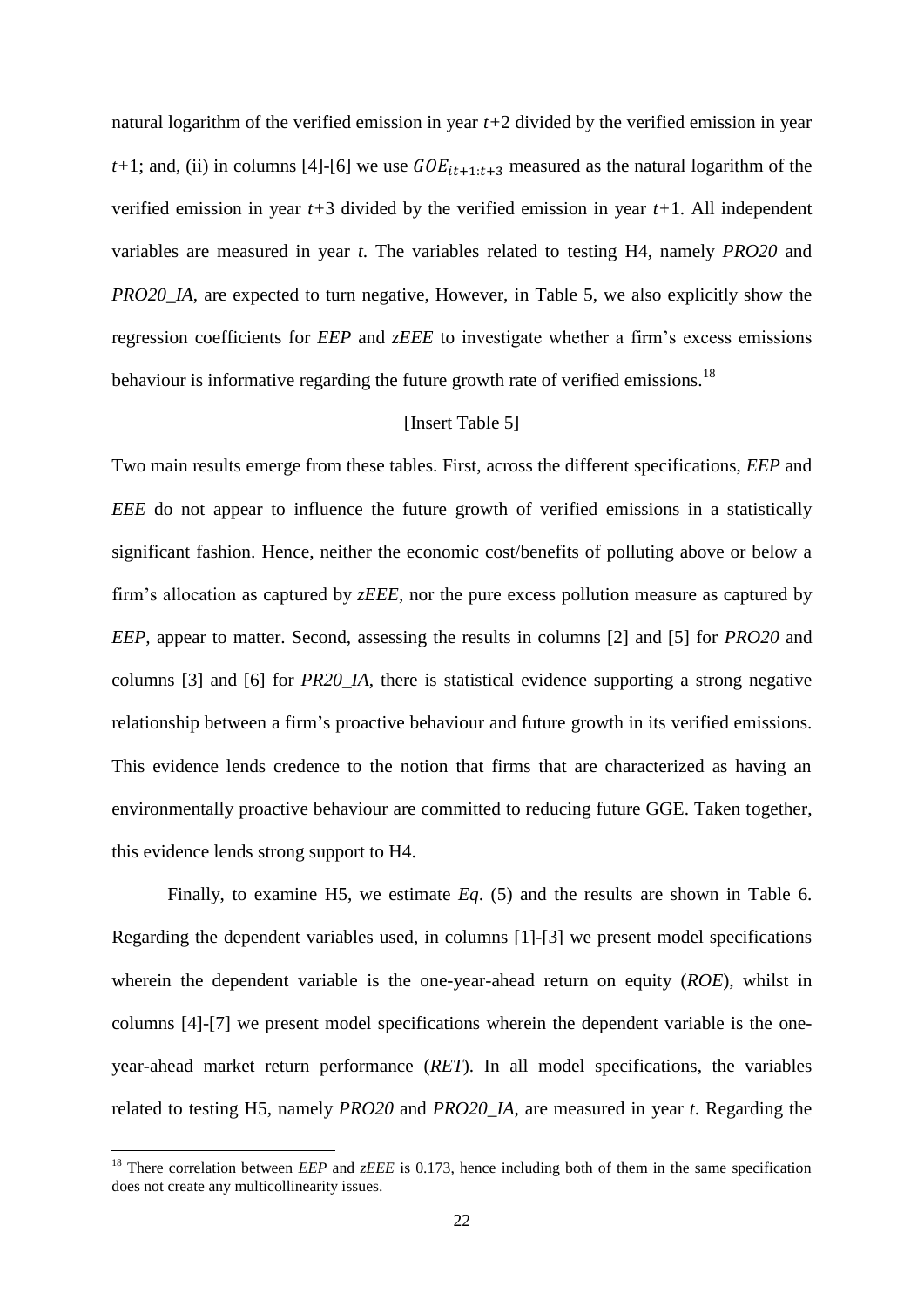control variables, we use the return on assets (*ROA*) in year *t* when the dependent variable is the one-year-ahead *ROE* as per columns [1]-[3], while *ROE* in year *t* is used as a control variable when the dependent variable is the one-year-ahead *RET* as per columns [4]-[6]. As an acid test of H5, column [7] employs a specification wherein we use the one-year-ahead *ROE* as a control variable; this treatment precludes the possibility that a firm's proactive behaviour proxy for firm performance. The regression models shown in these tables include all variables as per Table 2 as additional controls, namely size, operating profitability and cash flow, asset growth, capital expenditures, book leverage, R&D expense, industry competition, country GDP growth and short-term interest rates.

### [Insert Table 6 around here]

H5 posits that firms adopting an environmentally proactive stance damage their financial performance in the short-term. In this respect, Table 6 provides ample empirical evidence to support this proposition. Focusing on the main proactive variable, the results in column [2] show a strong negative relationship between *PRO20* and one-year-ahead *ROE* (*p*-values <0 .01), whilst the results in column [5] also show a strong negative relationship between *PRO20* and one-year-ahead *RET* ( $p$ -values  $< 0.01$ ). This latter negative relationship persists even, as in column [7], we use the one-year-ahead *ROE* as a control variable. The use of *PRO20\_IA* as an alternative proactive behaviour variable in general<sup>19</sup> supports the previous inferences suggesting that environmentally proactive firms have lower firm performance.

## **Discussion and conclusions**

1

Environmental policy and the associated regulation are often designed with both an expected level of compliance and a normative encouragement to further reduce production-related pollution. But how do firms respond to such regulation and how does this affect their

<sup>&</sup>lt;sup>19</sup> Although in column [6] of Table 6, the coefficient on *PRO20\_IA*, whilst negative, is not significant.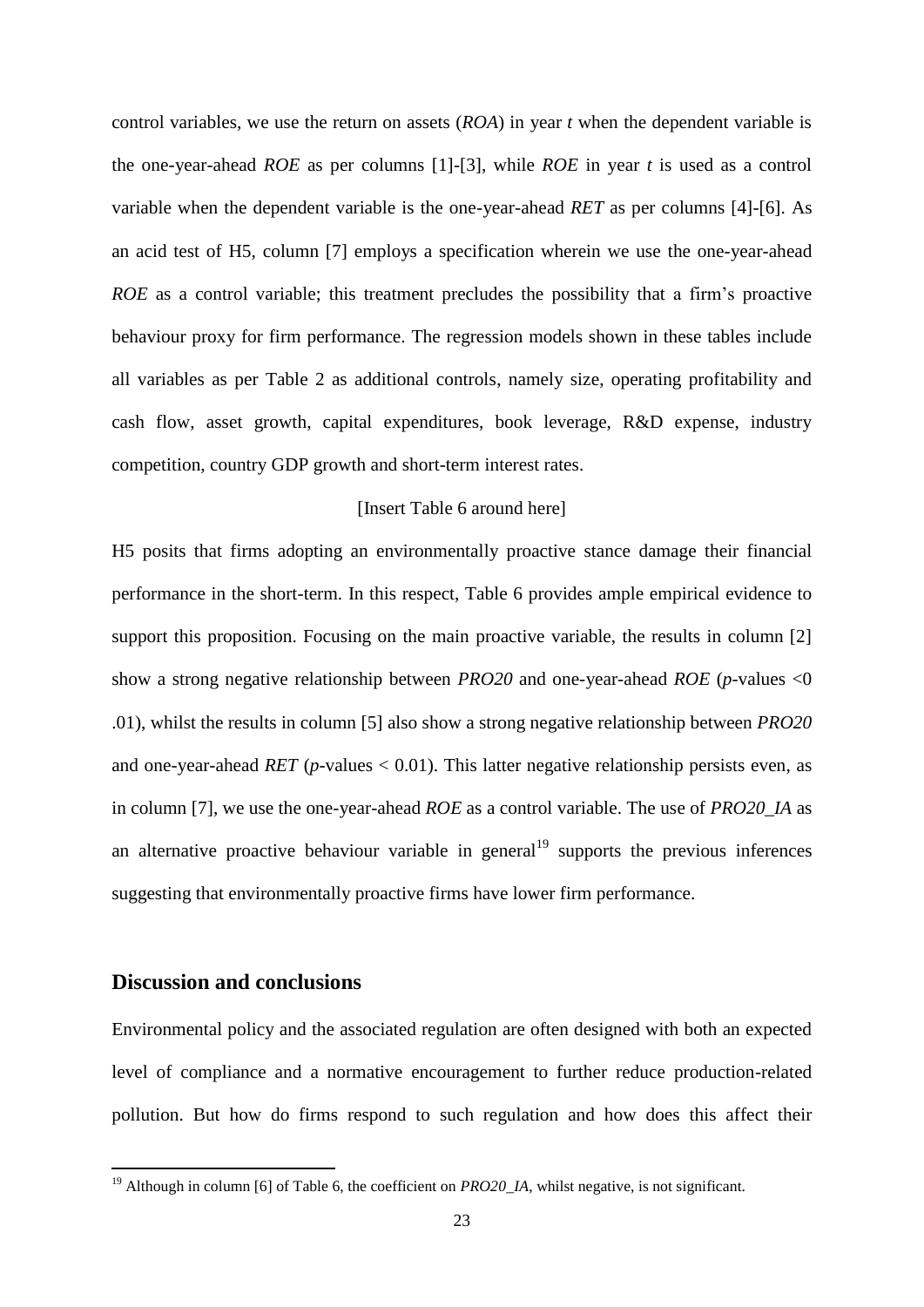performance? In the Business and Management literature, the environmental behaviour of firms is typically measured by KLD ratings, however the EU Emissions Trading System (EU ETS) provides a more natural experiment to observe behaviour. Specifically, firm-level data on verified and allocated emissions allowances from the trading scheme captures actual firm behaviour rather than imputed behaviour derived from survey measures.

In the extant literature, proactive firms are generally characterised as providing a response to policy which is more positive than mere compliance; for example, cutting emissions more than required. We suggest that distance between verified and allocated emissions provides a potential measure for the proactivity of firms. In particular, if verified emissions are substantially less than those allocated, this could be categorised as an environmentally proactive firm. Moreover, given allowances can be bought or sold within the EU ETS, an economic version of this measure can be calculated.

Drawing on literature from the economic, finance, stakeholder and comparative capitalism arenas, we posit five hypotheses related to corporate environmental proactivity, GGE and firm performance, testing these using a panel approach with data covering the EU ETS firms from 2005 to 2016. In sum, we typically find evidence in favour of the hypotheses and therefore that: publicly-listed firms (H1), state-owned firms (H2) and firms headquartered in common law legal systems (H3) are less environmentally proactive than their peers; additionally, firms which have environmentally proactive behaviour are found to reduce future GGE by more than other firms (H4) and diminish their future financial performance (H5).

Reflecting on the effectiveness of EU ETS, and given that whilst environmental proactiveness is associated with greater reductions in GGE it is also linked with poorer firm performance, our results suggest there is an economic cost to good environmental behaviour. In other words, whilst the EU ETS is reducing emissions for participating installations, it is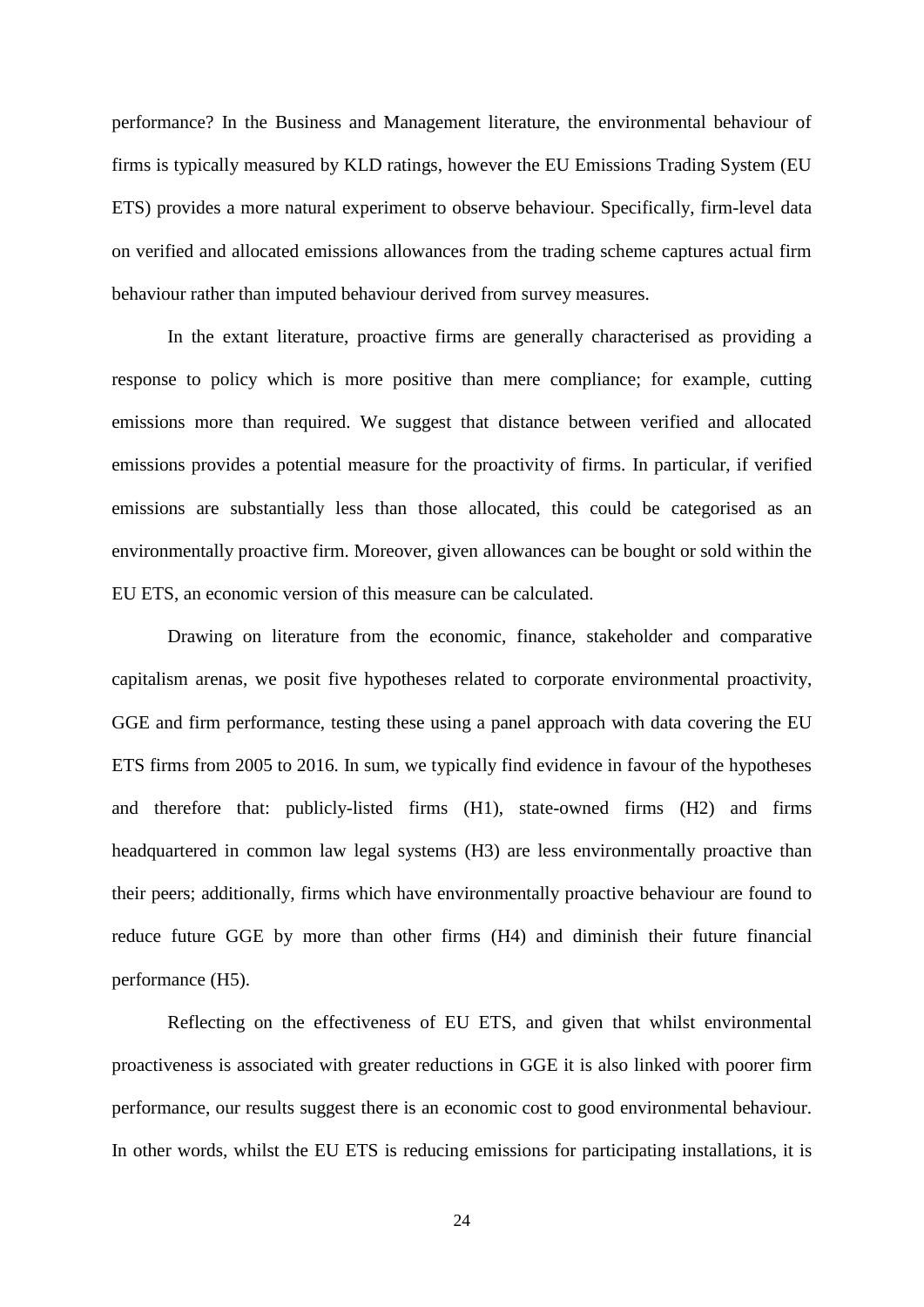not yet adequately compensating proactive firms or penalising those who pollute. Why might this be?

As shown in Figure 2 and discussed earlier, GGE futures prices are relatively volatile, moving relatively quickly from around  $\epsilon$ 20 in 2005 to their all-time high in mid-2008, dropping quickly below  $\epsilon$ 15 in early 2009, and then plunging even further to lower values as we move forward to more recent periods. One might assume that the typical firm would consider the overall economic cost/benefit; indeed, this is the premise behind cap-and-trade schemes such as the EU ETS. For example, given fluctuating GGE futures prices, the economic cost for a firm that overshoots by 5% in 2008 is many times higher compared to the same firm when it overshoots by 5% in 2016. In fact, the relatively high emission prices in Phase II would have created many incentives for firms to become *temporally proactive*, restricting their production process and selling their allocated emissions in the open market. On the contrary, the cost of buying carbon emissions from the open market in recent years has been relatively low, hence the cost of polluting more has also been commensurately low. If such reasoning is correct, then firms would have been more proactive in Phase II rather than Phase III. In fact, this is supported by the data. To show this Table 7 presents the coefficients from estimating a logit regression where the dependent variable is *PRO20* in columns [3] and [4]. Moreover, to get a sense of what happens in the neighbourhood of *PRO20*, we also estimate the logit model for *PRO15* in columns [1]-[2] and *PRO25* in columns [5]-[6]; these variables are defined analogously to *PRO20* but for thresholds of -15 and -25 percent.

### [Insert Table 7 around here]

Considering the phase dummies estimated in Table 7 for *PRO20* shows clearly that phase II is more likely to observe firms behaving proactively (in column [4] the odds ratio suggests that it's 71 percent more likely), whereas in phase III, a firm being environmentally proactive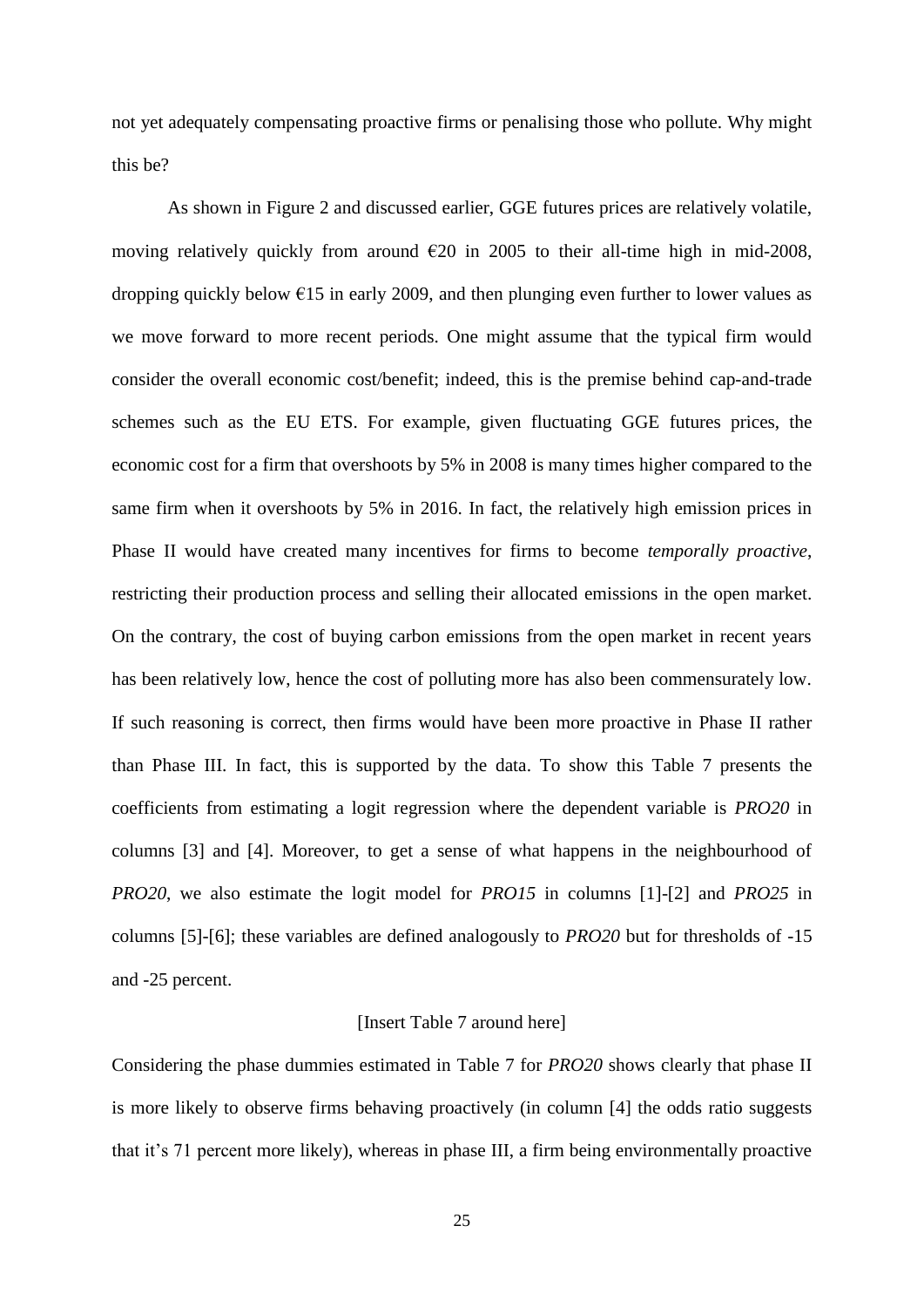becomes much less likely (in column [4] the odds ratio suggests that it's 55 percent less likely). Similar results are inferred when considering *PRO15* and *PRO25*. This provides an important policy implication as it appears that firms will switch from being proactive when GGE market prices are relatively high to becoming non-proactive when prices are relatively low. Such a finding correlates with evidence in Oestreich and Tsiakas (2015) who show there is a large and statistically significant carbon premium in stock returns at the beginning of Phase II.

To return to the earlier question, the EU ETS is not yet adequately compensating proactive firms or penalising polluters because GGE market prices have often been too low, particularly during Phase III. This provides further evidence that policymakers need to be mindful of any large oversupply of allowances and suggests that the twin policies of 'backloading' in phase III (i.e., the postponement of allowance auctions) and the market stability reserve (i.e., a permanent operational function to oversee the supply and demand of emissions) due to start in January 2019 are necessary to ensure the EU ETS encourages corporate environmental proactivity and therefore the reduction of GGE. The work in this study indicates the market stability reserve should be operated to ensure GGE market prices are at a high enough level to significantly increase the compensation for proactive firms and in doing so will increase the number of such firms.

#### **References**

Ahlering, B. and Deakin, S. 2006. Labour regulation, corporate governance and legal origin: A case of institutional complementarity? ECGI Working Paper Series in Law, No.72/2006.

Allen, M.M.C., Allen, M.L. and Lange, K., 2018. Institutions and the Diversity and Prevalence of Multinationals' Knowledge-Augmenting Subsidiaries. British Journal of Management, 29, 483-496.

Aragón-Correa, J. A., and Rubio-López, E. A., 2007. Proactive corporate environmental strategies: myths and misunderstandings. Long Range Planning, 40(3), 357-381.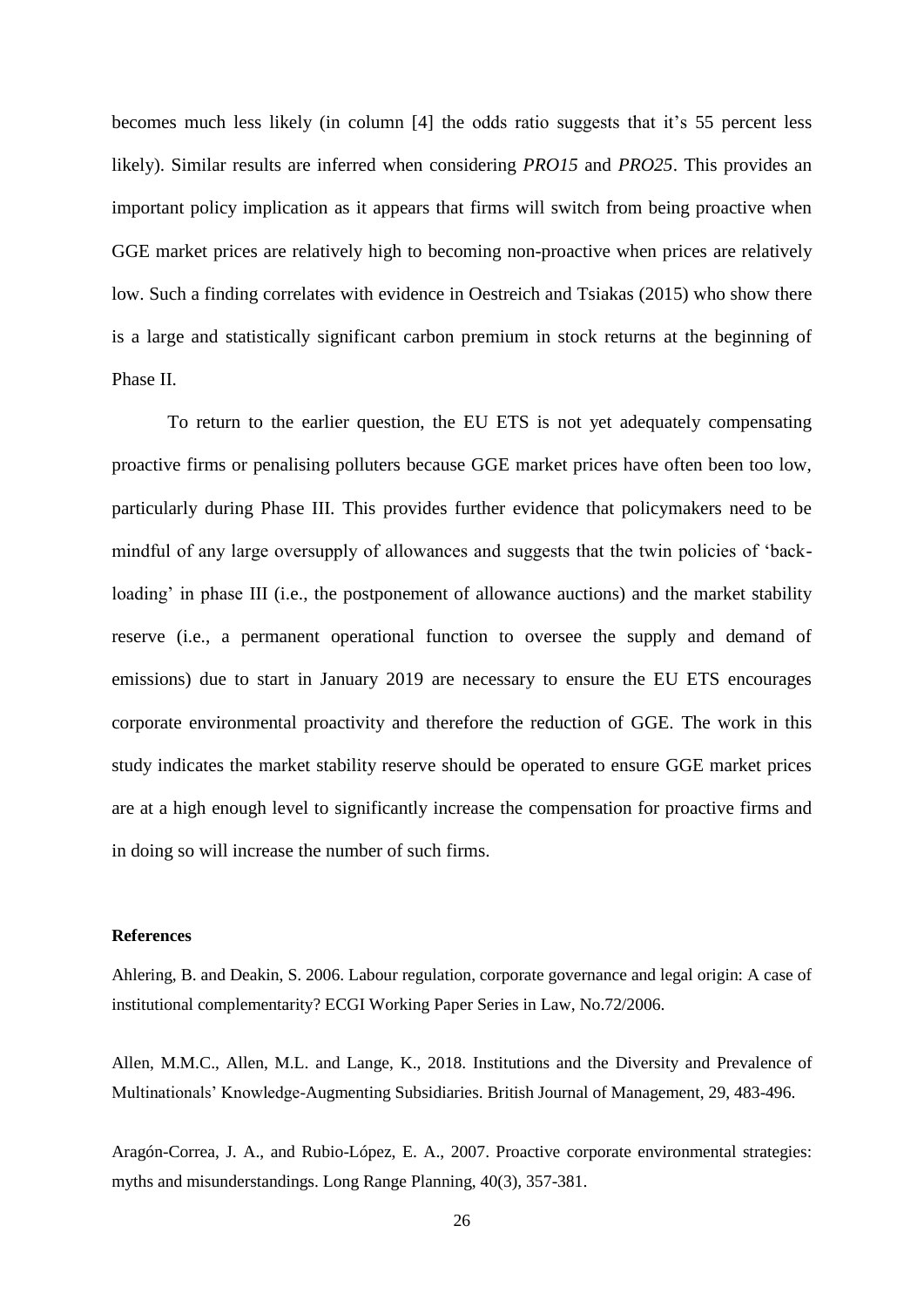Aragón-Correa, J.A. and Sharma, S., 2003. A contingent resource-based view of proactive corporate environmental strategy. Academy of Management Review, 28(1), 71-88.

Aragón-Correa, J.A., 1998. Strategic proactivity and firm approach to the natural environment. Academy of Management Journal, 41(5), 556-567.

Backman, C.A., Verbeke, A. and Schulz, R.A. 2017. The drivers of corporate climate change strategies and public policy: A new resource-based view perspective. Business and Society, 56(4), 545-575.

Berglöf, E., 1997. A note on the typology of financial systems, in Hopt, K. and Wymeersch, E. (eds), Comparative Corporate Governance: Essays and Materials, (Berlin: Walter de Gruyter) 151-164.

Bortolotti, B. and Faccio, M. 2009. Government control of privatized firms. *Review of Financial Studies*, 22(8), 2907-2939.

Boycko, M., Shleifer, A. and Vishny, R.W., 1996. A theory of privatization. Economic Journal, 106, 309-319.

Buysse, K. and Verbeke, A., 2003. Proactive environmental strategies: A stakeholder management perspective. Strategic Management Journal, 24(5), 453-470.

European Commission, 2016. State-owned enterprises in the EU: Lessons learnt and ways forward in a post-crisis context. Institutional Paper 031.

European Commission, 2017. Report on the functioning of the European carbon market. Brussels, 23.11.2017 COM(2017) 693 final.

Färe, R., Grosskopf, S. and Paurka, C.A., 2010. Toxic releases: An environmental performance index for coal-fired power plants. Energy Economics, 32, 158–165.

Garrod B., 1997. Business strategies, globalization and environment. In Globalization and Environment. OECD: Paris; 269–314.

Gregory, A., Tharyan, R., and Whittaker. J., 2014. Corporate social responsibility and firm value: Disaggregating the effects on cash flow, risk and growth. Journal of Business Ethics, 124, 633–657.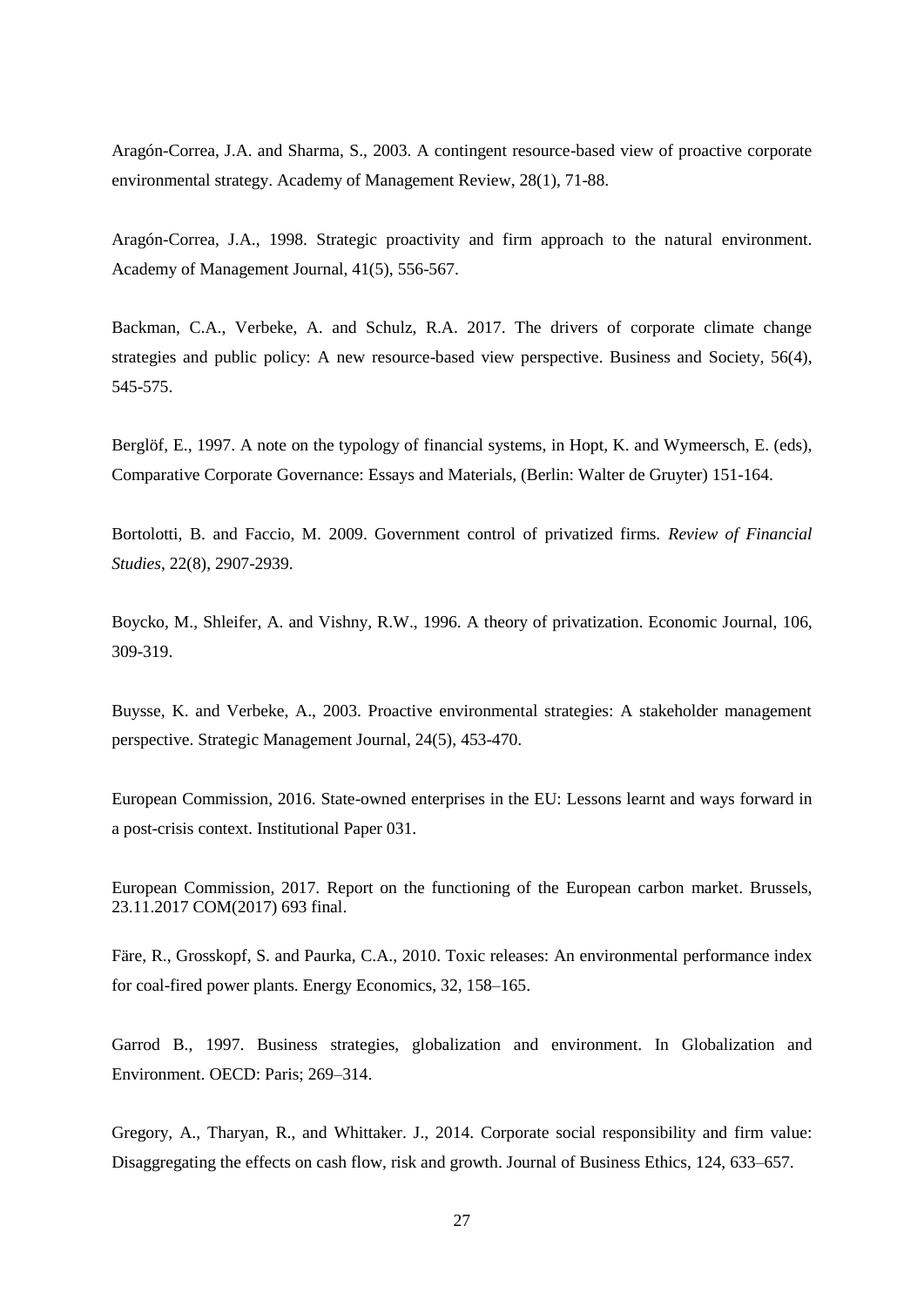Hall, P. and Soskice, D., 2001. 'An introduction to varieties of capitalism', in Hall, P. and Soskice, D. Varieties of Capitalism: The Institutional Foundations of Comparative Advantage (Oxford: OUP), 1- 78.

Hart, S.L. 1995. Natural-resource-based view of the firm. Academy of Management Review 20(4), 986–1014.

Henriques, I. and Sadorsky, P. 1999. The relationship between environmental commitment and managerial perceptions of stakeholder importance. Academy of Management Journal, 42(1), 87–99.

Hsu, P-H., Liang, H. and Matos, P.P., 2018. Leviathan Inc. and corporate environmental engagement. Darden Business School Working Paper No. 2960832; ECGI - Finance Working Paper No. 526/2017.

Kim, K., 2018. Proactive versus reactive corporate environmental practices and environmental performance. Sustainability, 10, 97; doi:10.3390/su10010097.

Krueger, A.O., 1990. Government failures in development. Journal of Economic Perspectives, 4(3), 9- 23.

Laffont, J. J., and Tirole, J., 1993. A theory of incentives in regulation and procurement. Cambridge, MA: MIT Press.

Laing, T., Sato, M., Grubb, M. and Comberti, C. 2013. Assessing the effectiveness of the EU Emissions Trading System. Grantham Research Institute on Climate Change and the Environment, Working Paper No. 106, London School of Economics.

La Porta, R., Lopez-de-Silanes, F., Shleifer, A. and Vishny R., 1998. Law and finance. Journal of Political Economy, 106, 1113-1155.

La Porta, R., Lopez-de-Silanes, F. and Shleifer, A., 1999. Corporate ownership around the world. Journal of Finance, 54, 471-517.

Lumpkin, G.T., and Dess, G.G., 1996. Clarifying the entrepreneurial orientation construct and linking it to performance. Academy of Management Review, 21(1), 135–172.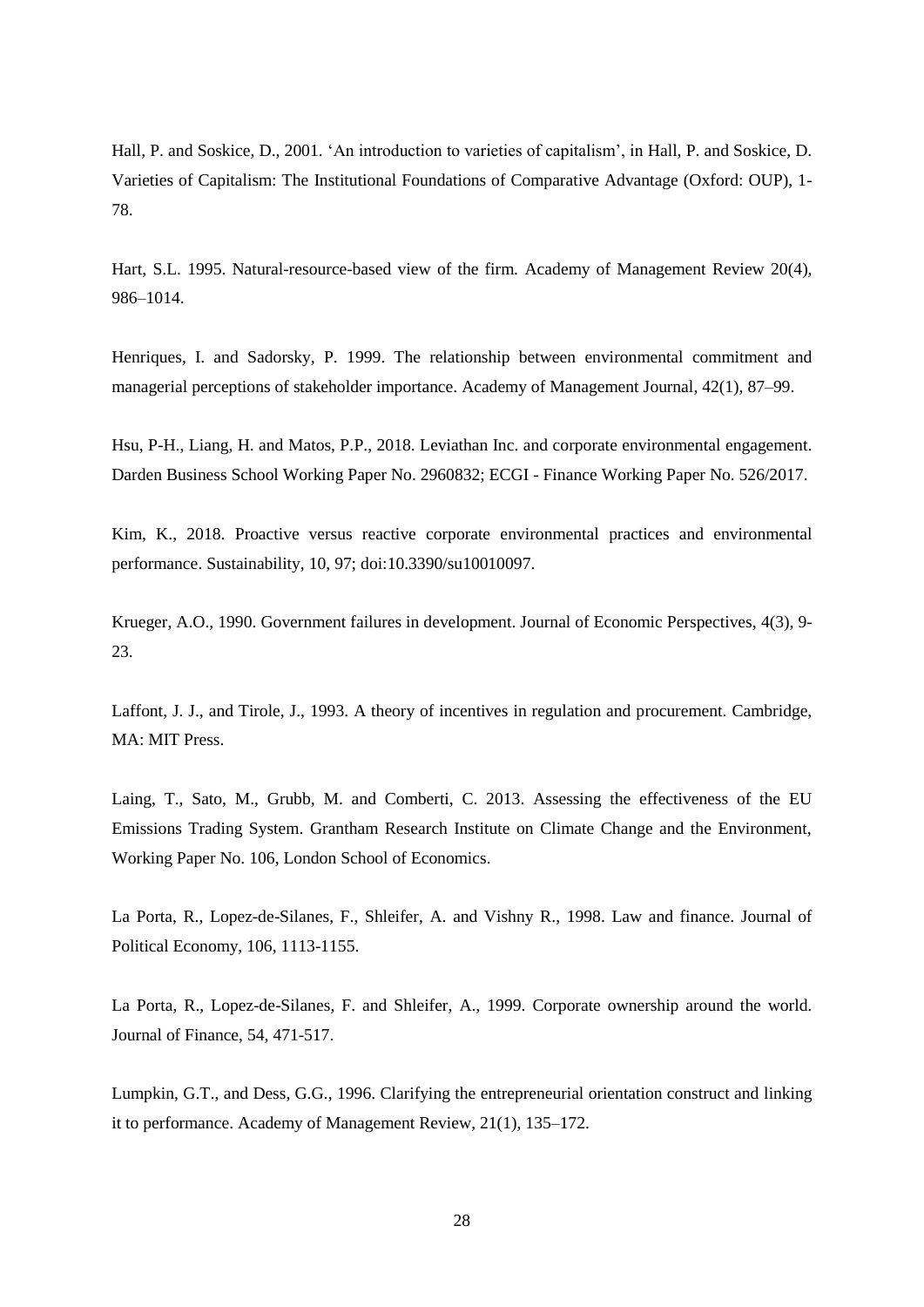Lumpkin, G.T. and Dess, G.G., 2001. Linking two dimensions of entrepreneurial orientation to firm performance: The moderating role of environment and industry life cycle. Journal of Business Venturing, 16(5), 429-451.

Mattingly, J.E. and Berman, S.L., 2006. Measurement of corporate social action: Discovering taxonomy in the Kinder Lydenberg Domini ratings data. Business and Society, 45, 20–46.

Oestreich, A. M., & Tsiakas, I., 2015. Carbon emissions and stock returns: Evidence from the EU emissions trading scheme. Journal of Banking and Finance, 58, 294-308.

Rugman, A.M. and Verbeke, A. 1998. Corporate strategies and environmental regulations: An organizing framework. Strategic Management Journal, 19(4), 363–375.

Verbeke, A., Osiyevskyy, O., & Backman, C. A., 2017. Strategic responses to imposed innovation projects: The case of carbon capture and storage in the Alberta oil sands industry. Long Range Planning, 50(5), 684-698.

Whitley, R., 2008. The institutional construction of firms. Manchester Business School Working Paper, No. 555.

United Nations Framework Convention on Climate Change (UNFCCC). 1992. Art. 2.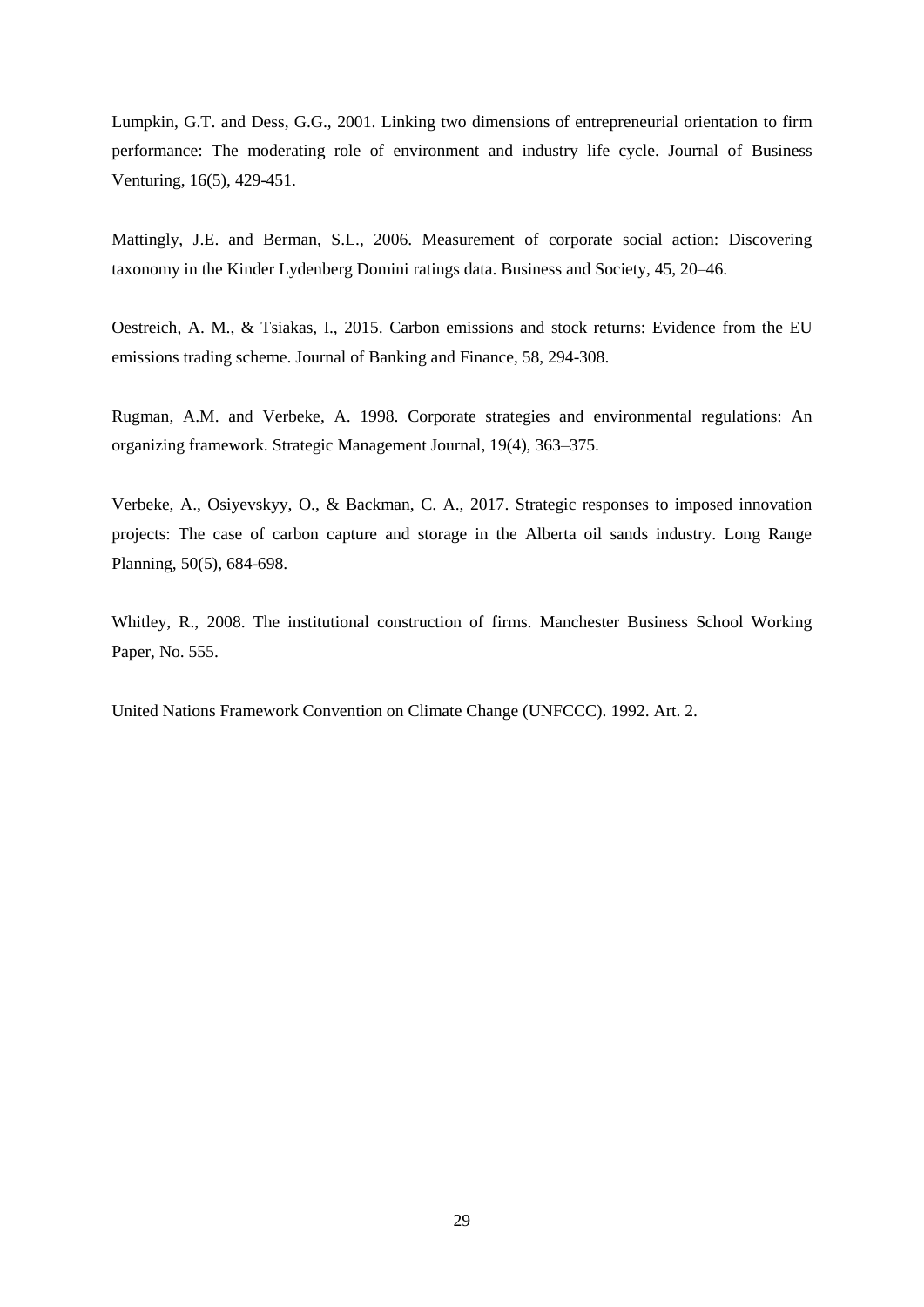# **Appendix**

## **Variable definitions**

|                     |                   | <b>European Union's Emissions Trading System (EU ETS)</b>                                                                                                              |
|---------------------|-------------------|------------------------------------------------------------------------------------------------------------------------------------------------------------------------|
|                     |                   | <b>Related Variables</b>                                                                                                                                               |
| AE                  | $=$               | Allocated emissions in metric tonnes CO2 equivalent (aggregated across all firm                                                                                        |
|                     |                   | installations).                                                                                                                                                        |
| <b>VE</b>           | $=$               | Verified emissions measured in metric tonnes CO2 equivalent (aggregated across all                                                                                     |
|                     |                   | firm installations).                                                                                                                                                   |
| EE                  | $=$               | The per-firm excess emissions calculated as: VE - AE.                                                                                                                  |
| <b>EEP</b>          | $=$               | The per-firm excess emissions in percentage terms, calculated as:                                                                                                      |
|                     |                   | $(VE-AE)/AE$ .                                                                                                                                                         |
| <b>EEE</b>          | $=$               | An economic measure of excess emissions in Euro term, calculated as:                                                                                                   |
|                     |                   | EE $* f$ , whereby f represents the relevant futures price for CO2 EU allowances.                                                                                      |
| zEEE                |                   | A z-score standardized version of EEE.                                                                                                                                 |
| Phase I             |                   | Phase I of the EU ETS and, accordingly, it takes the value 1 for years from 2005 to                                                                                    |
|                     |                   | 2007, and 0 otherwise.                                                                                                                                                 |
| Phase II            |                   | Phase II of the EU ETS and, accordingly, it takes the value 1 for years from 2008 to                                                                                   |
|                     |                   | 2012, and 0 otherwise.                                                                                                                                                 |
| Phase III           |                   | Phase III of the EU ETS and, accordingly, in our sample it takes the value 1 for years                                                                                 |
|                     |                   | from 2013 to 2016, and 0 otherwise.                                                                                                                                    |
|                     |                   |                                                                                                                                                                        |
|                     |                   | <b>Main Variables Used in Hypotheses Testing</b>                                                                                                                       |
| <b>PUBLIC</b>       | $=$               | A dummy variable indicating publicly-listed firms and, accordingly, it takes the                                                                                       |
|                     |                   | value 1 for a publicly-listed firm, and 0 otherwise.                                                                                                                   |
| <b>STATE</b>        | $=$               | A dummy variable indicating stated-owned firms and, accordingly, it takes the value                                                                                    |
|                     |                   | 1 when the government has a stake of 5 percent or more, and 0 otherwise.                                                                                               |
| <b>COMMON</b>       | $\equiv$          | A dummy variable indicating that a firm operates in a common law legal system and,                                                                                     |
|                     |                   | accordingly, it takes the value 1 when the firm's headquarters are in a common law                                                                                     |
|                     |                   | legal system, and 0 otherwise.                                                                                                                                         |
| <b>PRO20</b>        | $=$               | A dummy variable to capture the environmentally proactive firms, which takes the                                                                                       |
|                     |                   | value 1 for firm-year observations whereby $EEP \leq -20$ percent, and 0 otherwise.                                                                                    |
| PRO20_IA            | $\qquad \qquad =$ | A year-industry adjusted dummy variable to capture the environmentally proactive<br>firms, which takes the value 1 for firm-year observations whereby the per year and |
|                     |                   | per-industry adjusted $EEP \leq -20$ percent, and 0 otherwise.                                                                                                         |
|                     |                   |                                                                                                                                                                        |
|                     |                   | <b>Other Variables</b>                                                                                                                                                 |
| <b>EU28</b>         | $=$               | Takes the value 1 for firms headquartered with the EU-28 zone, and 0 otherwise.                                                                                        |
| <b>INSTALATIONS</b> | $=$               | The number of GGE emitting installations.                                                                                                                              |
| <b>RET</b>          | $=$               | Annual cumulative market returns computed from monthly compounded returns                                                                                              |
|                     |                   | during the fiscal year.                                                                                                                                                |
| <b>ROE</b>          | $=$               | The ratio of income before interests and taxes to book value of equity.                                                                                                |
| <b>ROA</b>          | $=$               | The ratio of income before extraordinary items to assets.                                                                                                              |
| <b>SIZE</b>         | $=$               | The natural logarithm of total assets.                                                                                                                                 |
| <b>CASH FLOW</b>    | $=$               | Operating income before depreciation divided by beginning of the year net assets.                                                                                      |
| <b>ASSET GROWTH</b> | $\qquad \qquad =$ | The difference between year $t$ and $t-1$ in total assets divided by beginning of the year                                                                             |
|                     |                   | total assets.                                                                                                                                                          |
| <b>CAPEX</b>        | $\quad \  \  =$   | Capital expenditures divided by beginning of the year total assets.                                                                                                    |
| <b>LEV</b>          | $\equiv$          | The ratio of total loans to book value of equity.                                                                                                                      |
| R&D                 | $=$               | The ratio of research and development expenses to total assets (missing values of                                                                                      |
|                     |                   | research and development expenses are replaced with zero).                                                                                                             |
| <b>HERFINDAHL</b>   | $=$               | The sum for each year of the squared ratio of segment sales at the 4-digit SIC code                                                                                    |
|                     |                   | level to firm sales divided by the squared sum for each year of the ratio of segment                                                                                   |
|                     |                   | sales at the 4-digit SIC code level to firm sales.                                                                                                                     |
| <b>GDP GROWTH</b>   | $=$               | The country growth in GDP between years $t$ and $t-1$ .                                                                                                                |
| <b>RATE</b>         | $=$               | Country short term interest rates (average of commercial banks).                                                                                                       |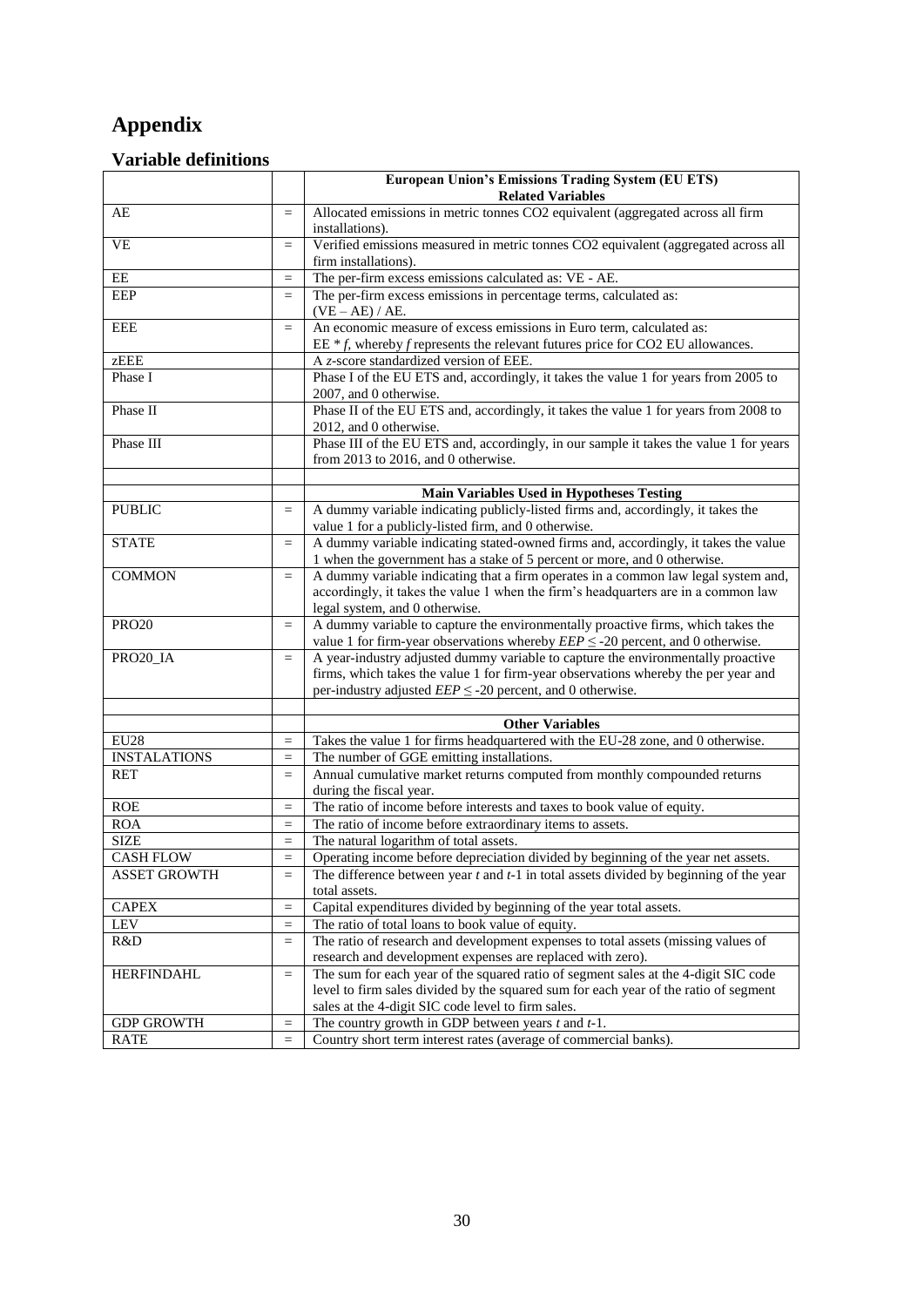# **Tables and Figures**

| Variable             | N     | Mean      | Std. Dev.  | Q <sub>1</sub> | Median     | Q <sub>3</sub> |
|----------------------|-------|-----------|------------|----------------|------------|----------------|
|                      |       |           |            |                |            |                |
| AE                   | 8,942 | 2,339,412 | 7,890,990  | 70,153         | 336,205    | 1,400,000      |
| <b>VE</b>            | 8,942 | 2,427,191 | 8,702,215  | 54,829         | 307,740    | 1,400,000      |
| EE                   | 8.942 | 87,779    | 2,225,890  | $-100,000$     | $-9,804$   | 13,151         |
| EEP                  | 8,942 | $-0.020$  | 0.496      | $-0.266$       | $-0.091$   | 0.110          |
| <b>EEE</b>           | 8,942 | 994,319   | 33,827,256 | $-1,442,667$   | $-114.477$ | 121.940        |
| <b>PRO20</b>         | 8,942 | 0.335     | 0.472      | 0              | 0          |                |
| PRO20 IA             | 8,942 | 0.209     | 0.407      | $\theta$       | $\theta$   | 0              |
| <b>INSTALLATIONS</b> | 8,942 | 9.707     | 23.613     |                | 3          | 8              |
| <b>PUBLIC</b>        | 8.942 | 0.306     | 0.461      | 0              | 0          |                |
| <b>STATE</b>         | 8.942 | 0.057     | 0.233      | 0              | 0          | 0              |
| <b>COMMON</b>        | 8,942 | 0.145     | 0.352      | 0              |            | 0              |
| EU28                 | 8.942 | 0.892     | 0.311      |                |            |                |
| Phase I              | 8.942 | 0.261     | 0.439      | 0              | 0          |                |
| Phase II             | 8,942 | 0.443     | 0.497      | $\theta$       | $\theta$   |                |
| Phase III            | 8.942 | 0.296     | 0.457      | $\theta$       | 0          |                |

## **Table 1: Summary statistics for firm emissions and related variables**

**Notes.** This table reports the summary statistics for firm emissions and related variables. The sample covers the period 2005-2016. The definitions of all variables are provided in the Appendix.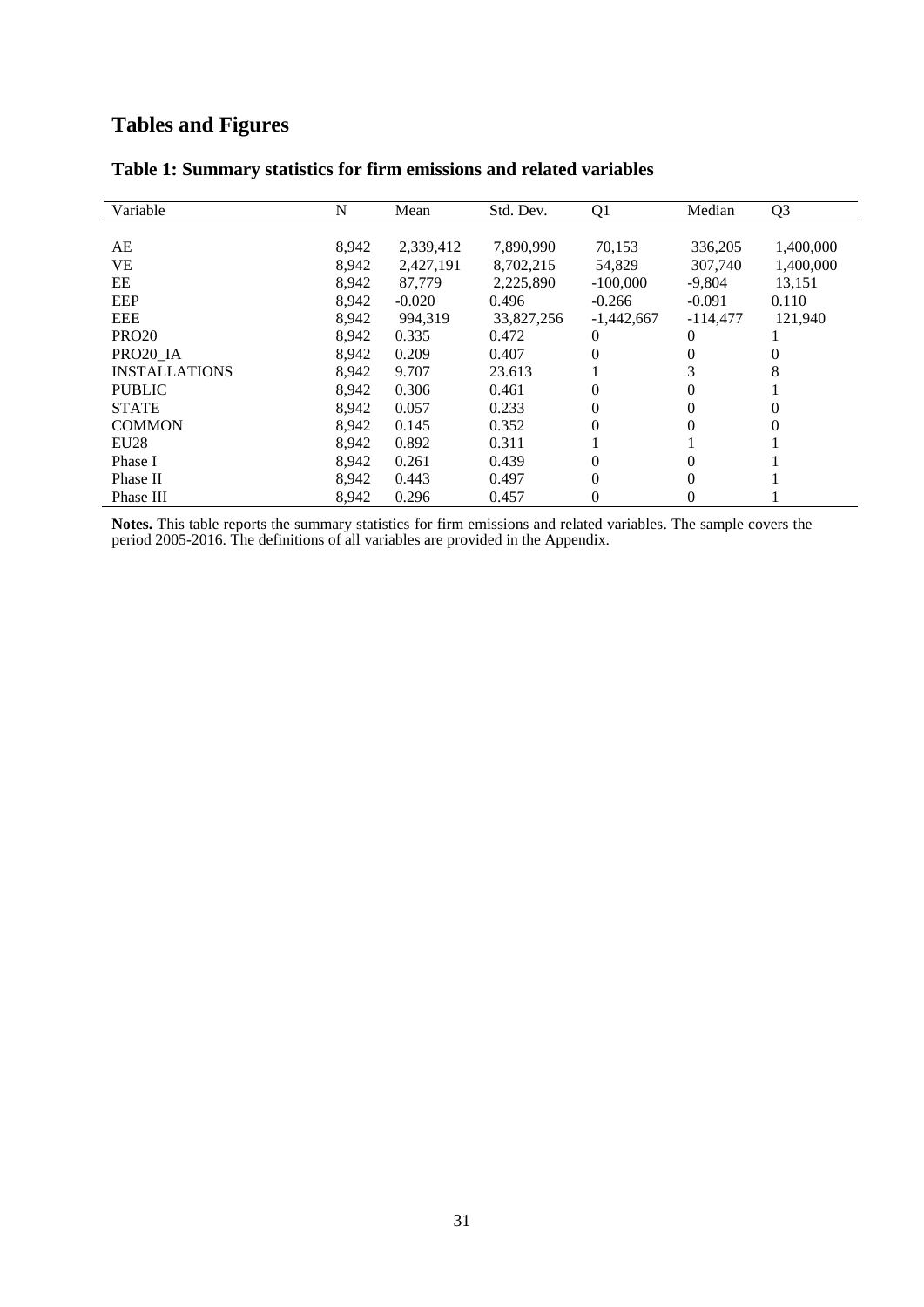| Variable            | N    | Mean  | <b>Std Dev</b> | Q <sub>1</sub> | Median | Q <sub>3</sub> |
|---------------------|------|-------|----------------|----------------|--------|----------------|
|                     |      |       |                |                |        |                |
| $ROE(t+1)$          | 1605 | 0.206 | 0.206          | 0.083          | 0.177  | 0.302          |
| $\text{RET}(t+1)$   | 1150 | 0.034 | 0.375          | $-0.182$       | 0.027  | 0.234          |
| <b>ROA</b>          | 1605 | 0.061 | 0.181          | 0.005          | 0.033  | 0.066          |
| <b>SIZE</b>         | 1605 | 9.054 | 1.906          | 7.840          | 9.004  | 10.341         |
| <b>EARN</b>         | 1605 | 0.294 | 0.880          | 0.083          | 0.148  | 0.228          |
| <b>CASH FLOW</b>    | 1605 | 0.533 | 1.353          | 0.165          | 0.298  | 0.462          |
| <b>ASSET GROWTH</b> | 1605 | 0.505 | 3.100          | $-0.040$       | 0.028  | 0.111          |
| <b>CAPEX</b>        | 1605 | 0.094 | 0.231          | 0.032          | 0.052  | 0.080          |
| <b>LEV</b>          | 1605 | 0.960 | 0.833          | 0.461          | 0.742  | 1.222          |
| R&D                 | 1605 | 0.009 | 0.015          | 0.000          | 0.001  | 0.009          |
| <b>HERFINDAHL</b>   | 1605 | 0.133 | 0.272          | 0.000          | 0.003  | 0.087          |
| <b>GDP GROWTH</b>   | 1605 | 0.012 | 0.027          | 0.002          | 0.016  | 0.030          |
| <b>RATE</b>         | 1605 | 0.021 | 0.017          | 0.006          | 0.014  | 0.039          |

**Table 2: Summary statistics for firm performance and related variables**

**Notes.** This table reports the summary statistics for firm financial performance and related variables. The sample covers the period 2005-2016. The definitions of all variables are provided in the Appendix.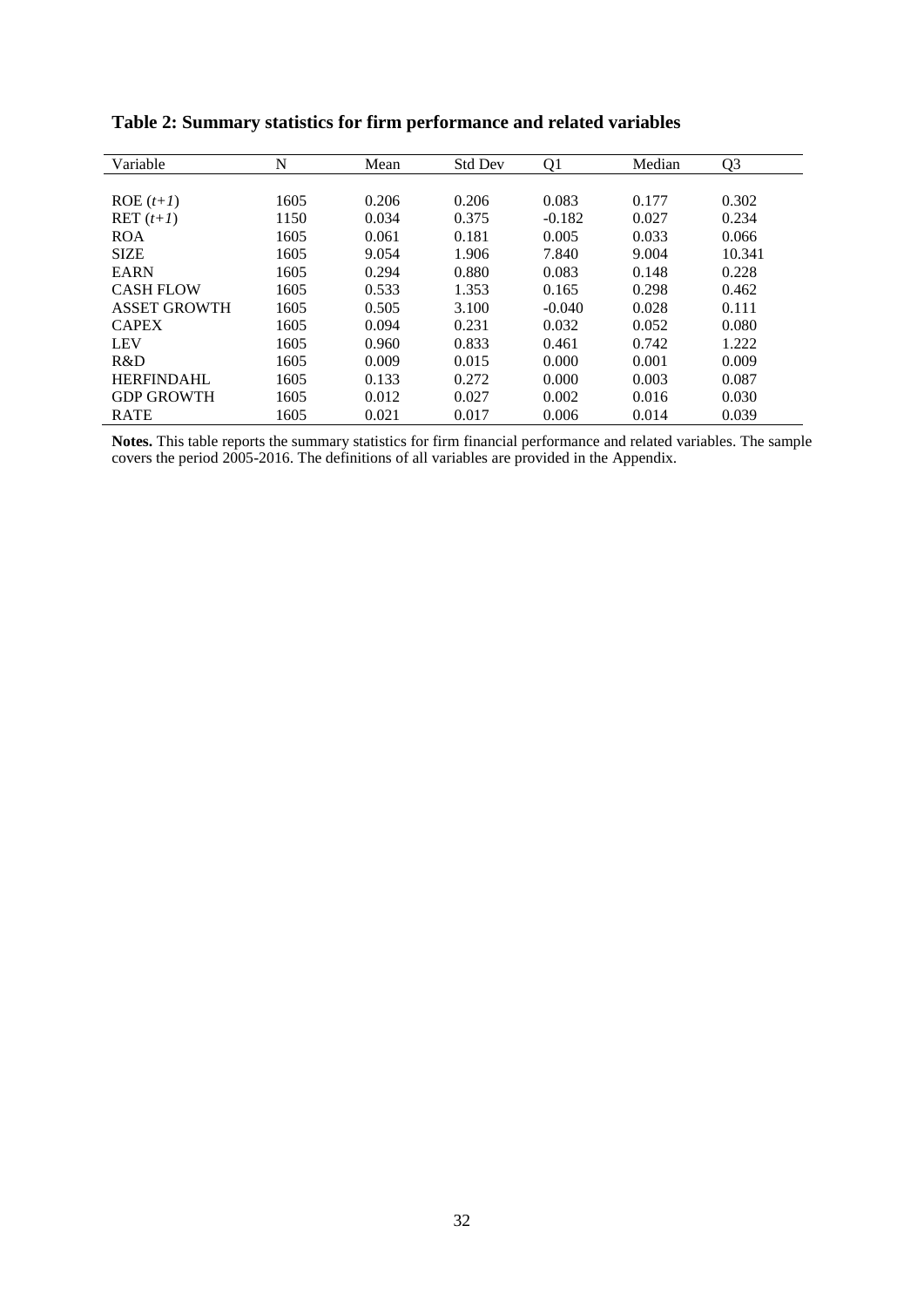|                        |                 |                      |                      | Excess emissions measured in percentage terms (EEP) |                           |                           |
|------------------------|-----------------|----------------------|----------------------|-----------------------------------------------------|---------------------------|---------------------------|
|                        | [1]             | [2]                  | $[3]$                | $[4]$                                               | [5]                       | [6]                       |
| <b>PUBLIC</b>          | 0.017<br>(1.47) |                      |                      | 0.011<br>(0.95)                                     | $-0.016$<br>$(-1.27)$     | $-0.010$<br>$(-0.93)$     |
| <b>STATE</b>           |                 |                      | $0.064***$<br>(2.65) | $0.0689***$<br>(2.79)                               | $0.088***$<br>(3.33)      | $0.0888***$<br>(3.70)     |
| <b>COMMON</b>          |                 | $0.067***$<br>(4.44) |                      | $0.071***$<br>(4.68)                                | $0.059***$<br>(3.57)      | $0.047***$<br>(3.36)      |
| <b>PRO20</b>           |                 |                      |                      |                                                     | $-0.560***$<br>$(-60.63)$ |                           |
| PRO20 x PUBLIC         |                 |                      |                      |                                                     | $0.111***$<br>(7.01)      |                           |
| PRO20 x STATE          |                 |                      |                      |                                                     | $-0.195***$<br>$(-5.52)$  |                           |
| PRO20 x COMMON         |                 |                      |                      |                                                     | $-0.018$<br>$(-0.91)$     |                           |
| PRO20 IA               |                 |                      |                      |                                                     |                           | $-0.659***$<br>$(-59.44)$ |
| PRO20 IA x PUBLIC      |                 |                      |                      |                                                     |                           | 0.0888***<br>(4.75)       |
| PRO20 IA x STATE       |                 |                      |                      |                                                     |                           | $-0.107***$<br>$(-2.86)$  |
| PRO20 IA x COMMON      |                 |                      |                      |                                                     |                           | $-0.004$<br>$(-0.17)$     |
| Control variables      | Yes             | Yes                  | Yes                  | Yes                                                 | Yes                       | Yes                       |
| Phase II & III dummies | Yes             | Yes                  | Yes                  | Yes                                                 | Yes                       | Yes                       |
| Industry fixed effects | Yes             | Yes                  | Yes                  | Yes                                                 | Yes                       | Yes                       |
| Adj R-sq               | 0.195           | 0.197                | 0.196                | 0.198                                               | 0.440                     | 0.463                     |
| Obs.                   | 8,942           | 8,942                | 8,942                | 8,942                                               | 8,942                     | 8,942                     |

| Table 3: Firm-level ownership structure, legal system and excess emissions measured in |  |  |  |
|----------------------------------------------------------------------------------------|--|--|--|
| percentage terms                                                                       |  |  |  |

**Notes.** This table reports the regression results of *Eq*. (3) for testing H1, H2 and H3 using data covering the years 2005-2016. In all specifications, the dependent variable is the excess emissions measured in percentage terms (*EEP*). Regression models are estimated with control variables (*EU28*, *INSTALLATIONS*) and fixed effects (Phase II & III dummies, industry dummies). Regression coefficients' *t-*statistics (reported in parentheses) are estimated using robust standard errors corrected for autocorrelation and heteroscedasticity and clustered across firms and years. All variable definitions are provided in the Appendix. \*, \*\* and \*\*\* indicate 10%, 5%, and 1% levels of significance, respectively.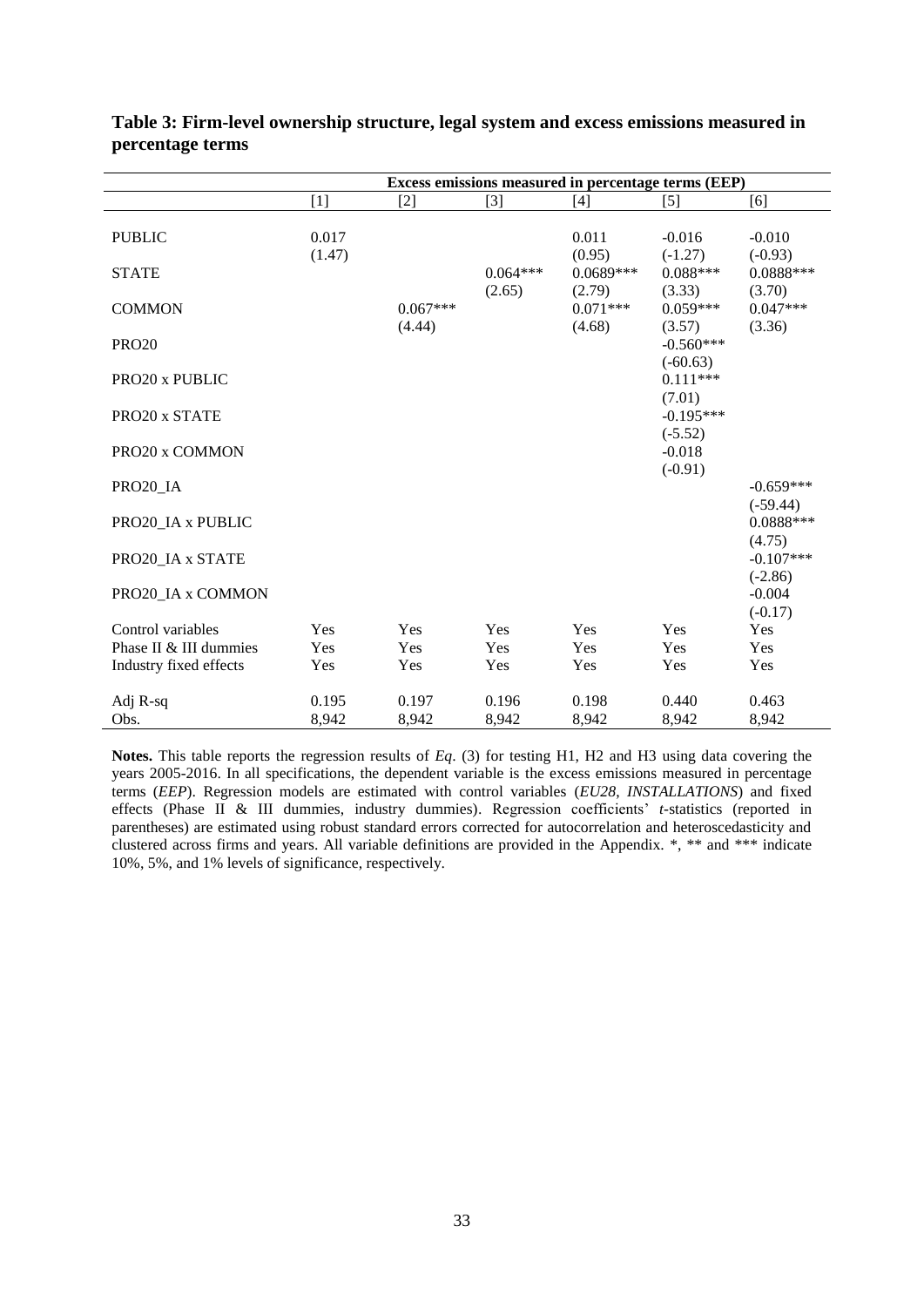|                        |                      |                     |                     |                      | Excess emissions measured in euro terms (zEEE) |                           |
|------------------------|----------------------|---------------------|---------------------|----------------------|------------------------------------------------|---------------------------|
|                        | $[1]$                | $[2]$               | $[3]$               | $[4]$                | $[5]$                                          | [6]                       |
| <b>PUBLIC</b>          | $0.080***$<br>(4.07) |                     |                     | $0.069***$<br>(3.29) | $0.199***$<br>(6.25)                           | $0.075***$<br>(3.01)      |
| <b>STATE</b>           |                      |                     | $0.153**$<br>(2.53) | $0.140**$<br>(2.25)  | $0.189**$<br>(2.54)                            | $0.210***$<br>(2.88)      |
| <b>COMMON</b>          |                      | $0.051**$<br>(2.32) |                     | $0.058***$<br>(2.58) | $0.082***$<br>(2.72)                           | $0.068**$<br>(2.54)       |
| <b>PRO20</b>           |                      |                     |                     |                      | $-0.106***$<br>$(-12.14)$                      |                           |
| PRO20 x PUBLIC         |                      |                     |                     |                      | $-0.362***$<br>$(-6.69)$                       |                           |
| PRO20 x STATE          |                      |                     |                     |                      | $-0.280***$<br>(3.02)                          |                           |
| PRO20 x COMMON         |                      |                     |                     |                      | $-0.068*$<br>$(-1.63)$                         |                           |
| PRO20 IA               |                      |                     |                     |                      |                                                | $-0.100***$<br>$(-11.27)$ |
| PRO20_IA x PUBLIC      |                      |                     |                     |                      |                                                | $-0.025$<br>$(-0.84)$     |
| PRO20 IA x STATE       |                      |                     |                     |                      |                                                | $-0.355***$<br>$(-4.46)$  |
| PRO20 IA x COMMON      |                      |                     |                     |                      |                                                | $-0.071**$<br>$(-1.97)$   |
| Control variables      | <b>Yes</b>           | Yes                 | <b>Yes</b>          | Yes                  | Yes                                            | Yes                       |
| PHASE II & III dummies | <b>Yes</b>           | Yes                 | Yes                 | Yes                  | Yes                                            | Yes                       |
| Industry fixed effects | Yes                  | Yes                 | Yes                 | Yes                  | Yes                                            | Yes                       |
| Adj R-sq               | 0.036                | 0.035               | 0.036               | 0.038                | 0.065                                          | 0.043                     |
| Obs.                   | 8,942                | 8,942               | 8,942               | 8,942                | 8,942                                          | 8,942                     |

| Table 4: Firm-level ownership structure, legal system and excess emissions measured in |  |  |  |
|----------------------------------------------------------------------------------------|--|--|--|
| euro terms                                                                             |  |  |  |

l, l.

> **Notes.** This table reports the regression results of *Eq*. (3) for testing H1, H2 and H3 using data covering the years 2005-2016. In all specifications, the dependent variable is the z-score standardized excess emissions measured in euro terms (z*EEE*). Regression models are estimated with control variables (*EU28*, *INSTALLATIONS*) and fixed effects (Phase II & III dummies, industry dummies). Regression coefficients' *t*statistics (reported in parentheses) are estimated using robust standard errors corrected for autocorrelation and heteroscedasticity and clustered across firms and years. All variable definitions are provided in the Appendix.  $*,$ \*\* and \*\*\* indicate 10%, 5%, and 1% levels of significance, respectively.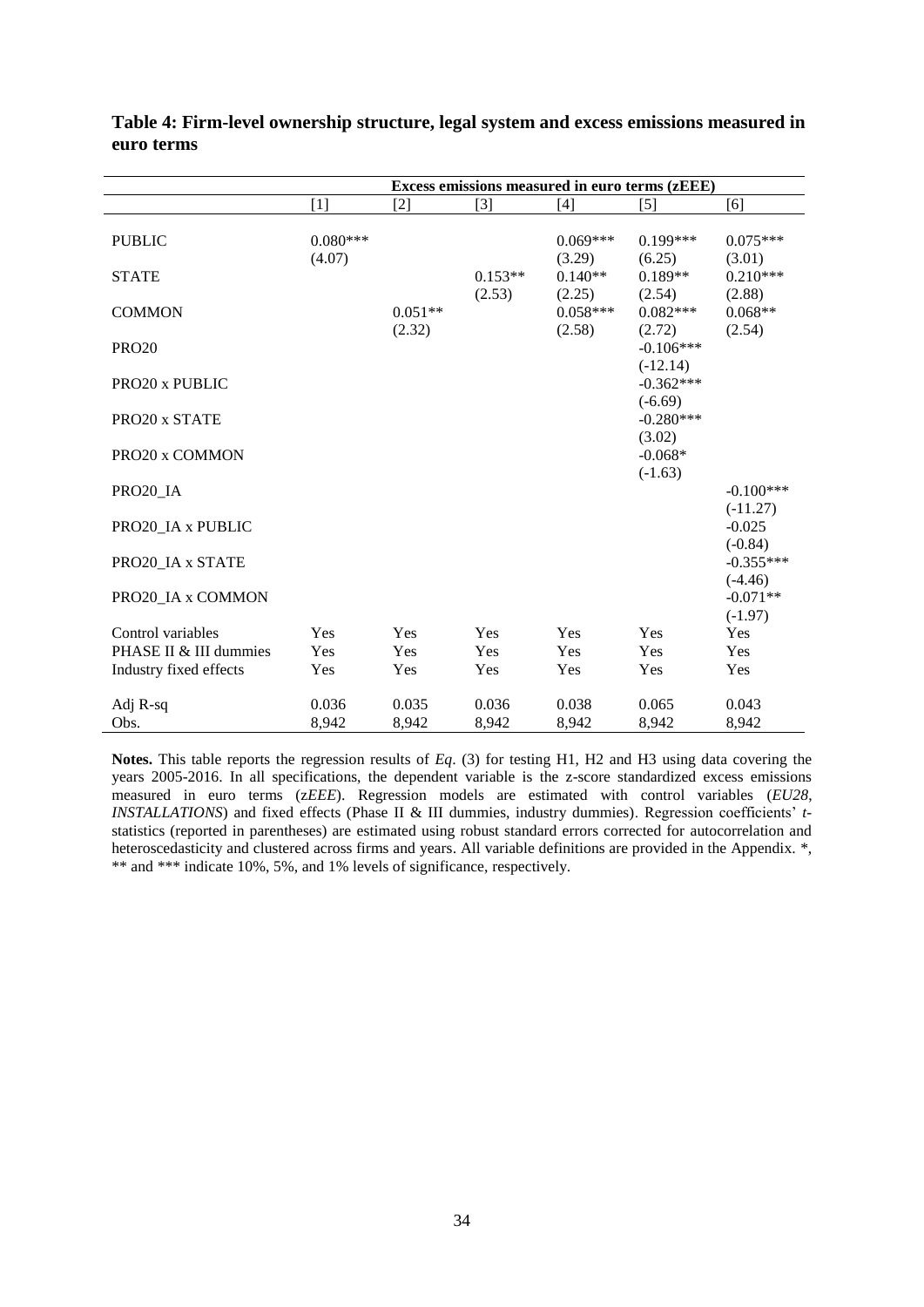|                         |        | $GOE_{it\pm1:t\pm2}$ |            |        | $GOE_{it \pm 1:t \pm 3}$ |             |
|-------------------------|--------|----------------------|------------|--------|--------------------------|-------------|
|                         | $[1]$  | $[2]$                | [3]        | [4]    | [5]                      | [6]         |
|                         |        |                      |            |        |                          |             |
| <b>PRO20</b>            |        | $-0.027**$           |            |        | $-0.048***$              |             |
|                         |        | $(-2.23)$            |            |        | $(-2.55)$                |             |
| PRO20 IA                |        |                      | $-0.036**$ |        |                          | $-0.081***$ |
|                         |        |                      | $(-1.98)$  |        |                          | $(-2.98)$   |
| EEP                     | 0.005  | $-0.015$             | $-0.017$   | 0.015  | $-0.026$                 | $-0.039$    |
|                         | (0.26) | $(-0.81)$            | $(-1.01)$  | (0.45) | $(-0.68)$                | $(-1.10)$   |
| zEEE                    | 0.001  | 0.001                | 0.002      | 0.002  | 0.001                    | 0.004       |
|                         | (0.49) | (0.27)               | (0.76)     | (0.56) | (0.43)                   | (1.04)      |
| Other control variables | Yes    | Yes                  | Yes        | Yes    | Yes                      | Yes         |
| PHASE II & III dummies  | Yes    | Yes                  | Yes        | Yes    | Yes                      | Yes         |
| Industry fixed effects  | Yes    | Yes                  | Yes        | Yes    | Yes                      | Yes         |
|                         |        |                      |            |        |                          |             |
| Adj R-sq                | 0.018  | 0.018                | 0.018      | 0.043  | 0.044                    | 0.045       |
| Obs.                    | 7,192  | 7,192                | 7,192      | 6,354  | 6,354                    | 6,354       |

**Table 5: Environmentally proactive behaviour and future growth in verified emissions** 

**Notes.** This table reports the regression results of *Eq*. (4) for testing H4 using data covering the years 2005- 2016. The dependent variable is the future growth rate in verified emissions; particularly, in columns [1]-[3] it is measured as the natural logarithm of the verified emission in year *t+*2 divided by the verified emission in year *t+*1, whilst in columns [4]-[6] it is measured as the natural logarithm of the verified emission in year *t+*3 divided by the verified emission in year *t+*1. *EEP* is excess emissions measured in percentage terms and *zEEE*  is the z-score standardized version of *EEE* that measures excess emissions in Euro terms. Regression models are estimated with control variables (*PUBLIC, STATE, COMMON, EU28*, *INSTALLATIONS*) and fixed effects (Phase II & III dummies, industry dummies). Regression coefficients' *t-*statistics (reported in parentheses) are estimated using robust standard errors corrected for autocorrelation and heteroscedasticity and clustered across firms and years. All variable definitions are provided in the Appendix. \*, \*\* and \*\*\* indicate 10%, 5%, and 1% levels of significance, respectively.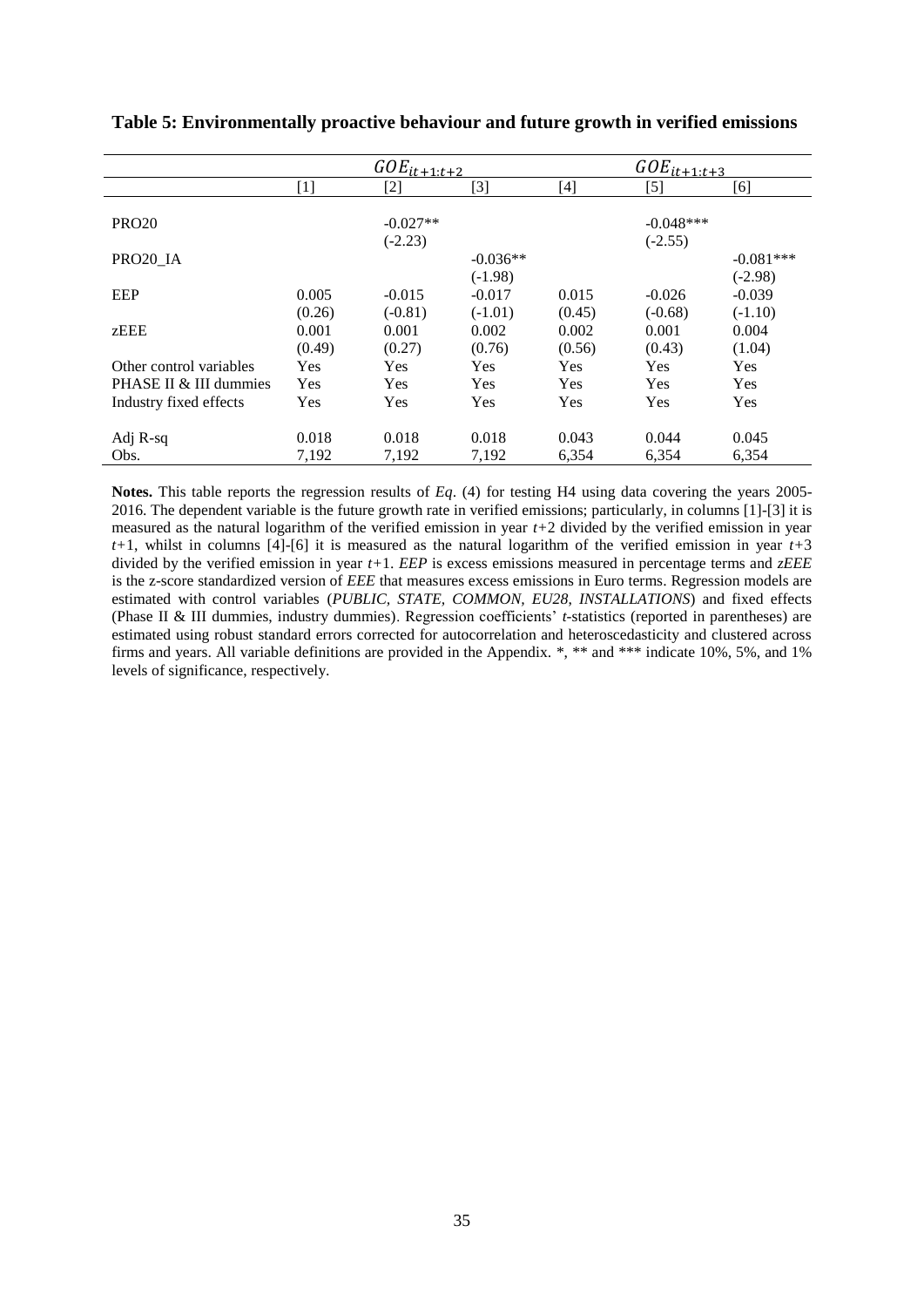|                         | <b>ROE</b>                                                                                                                                                                       | <b>ROE</b>  | <b>ROE</b>  | <b>RET</b> | <b>RET</b>  | <b>RET</b> | <b>RET</b>                                                                                                                                                                      |
|-------------------------|----------------------------------------------------------------------------------------------------------------------------------------------------------------------------------|-------------|-------------|------------|-------------|------------|---------------------------------------------------------------------------------------------------------------------------------------------------------------------------------|
|                         | $[1] % \includegraphics[width=0.9\columnwidth]{figures/fig_10.pdf} \caption{The figure shows the number of times of the estimators in the left and right.} \label{fig:fig:time}$ | $[2]$       | $[3]$       | $[4]$      | $[5]$       | [6]        | $[7] % \includegraphics[width=0.9\columnwidth]{figures/fig_10.pdf} \caption{The 3D (black) model for a different region of the parameter $\Omega$ and $\Omega$.} \label{fig:1}$ |
|                         |                                                                                                                                                                                  |             |             |            |             |            |                                                                                                                                                                                 |
| <b>PRO20</b>            |                                                                                                                                                                                  | $-0.036***$ |             |            | $-0.036***$ |            | $-0.072**$                                                                                                                                                                      |
|                         |                                                                                                                                                                                  | $(-3.18)$   |             |            | $(-3.28)$   |            | $(-2.54)$                                                                                                                                                                       |
| PRO20_IA                |                                                                                                                                                                                  |             | $-0.044***$ |            |             | $-0.032$   |                                                                                                                                                                                 |
|                         |                                                                                                                                                                                  |             | $(-2.93)$   |            |             | $(-0.80)$  |                                                                                                                                                                                 |
| EEP                     | 0.017                                                                                                                                                                            | $-0.001$    | $-0.002$    | 0.013      | $-0.033$    | 0.001      | $-0.025$                                                                                                                                                                        |
|                         | (1.40)                                                                                                                                                                           | $(-0.01)$   | $(-0.13)$   | (0.47)     | $(-1.23)$   | (0.01)     | $(-0.96)$                                                                                                                                                                       |
| zEEE                    | $0.009***$                                                                                                                                                                       | $0.009***$  | $0.010***$  | $-0.006$   | $-0.007$    | $-0.006$   | $-0.011**$                                                                                                                                                                      |
|                         | (4.01)                                                                                                                                                                           | (3.77)      | (4.15)      | $(-1.24)$  | $(-1.31)$   | $(-1.20)$  | $(-2.43)$                                                                                                                                                                       |
| <b>ROA</b>              | $0.262***$                                                                                                                                                                       | $0.265***$  | $0.263***$  |            |             |            |                                                                                                                                                                                 |
|                         | (2.57)                                                                                                                                                                           | (2.62)      | (2.60)      |            |             |            |                                                                                                                                                                                 |
| <b>ROE</b>              |                                                                                                                                                                                  |             |             | 0.029      | 0.024       | 0.031      |                                                                                                                                                                                 |
|                         |                                                                                                                                                                                  |             |             | (0.34)     | (0.28)      | (0.36)     |                                                                                                                                                                                 |
| $ROE(t+1)$              |                                                                                                                                                                                  |             |             |            |             |            | $0.529***$                                                                                                                                                                      |
|                         |                                                                                                                                                                                  |             |             |            |             |            | (6.33)                                                                                                                                                                          |
| Other control variables | Yes                                                                                                                                                                              | Yes         | Yes         | Yes        | Yes         | Yes        | Yes                                                                                                                                                                             |
| PHASE II & III dummies  | Yes                                                                                                                                                                              | Yes         | Yes         | Yes        | Yes         | <b>Yes</b> | Yes                                                                                                                                                                             |
| Industry fixed effects  | Yes                                                                                                                                                                              | Yes         | Yes         | Yes        | Yes         | <b>Yes</b> | Yes                                                                                                                                                                             |
|                         |                                                                                                                                                                                  |             |             |            |             |            |                                                                                                                                                                                 |
| Adj R-sq                | 0.635                                                                                                                                                                            | 0.635       | 0.635       | 0.037      | 0.045       | 0.037      | 0.092                                                                                                                                                                           |
| Obs.                    | 1,605                                                                                                                                                                            | 1,605       | 1,605       | 1,150      | 1,150       | 1,150      | 1,150                                                                                                                                                                           |

#### **Table 6: Environmentally proactive behaviour and future financial performance**

**Notes.** This table reports the regression results of *Eq*. (5) for testing H5 using data covering the years 2005- 2016. The dependent variable is a firm's future one-year-ahead financial performance, particularly, in columns [1]-[3] it is measured as return on equity (*ROE*) in year *t+1*, whilst in columns [4]-[7] it is measured as the annual cumulative market return (*RET*) in year *t+1*. *EEP* is excess emissions measured in percentage terms, *zEEE* is the z-score standardized version of *EEE* that measures excess emissions in Euro terms and *ROA* is returns on assets. Regression models are estimated with control variables (*SIZE, EARN, CASH FLOW, ASSET GROWTH, CAPEX, LEV, R&D, HERFINDAHL, GDP GROWTH, RATE*) and fixed effects (Phase II & III dummies, industry dummies). Regression coefficients' *t-*statistics (reported in parentheses) are estimated using robust standard errors corrected for autocorrelation and heteroscedasticity and clustered across firms and years. All variable definitions are provided in the Appendix. \*, \*\* and \*\*\* indicate 10%, 5%, and 1% levels of significance, respectively.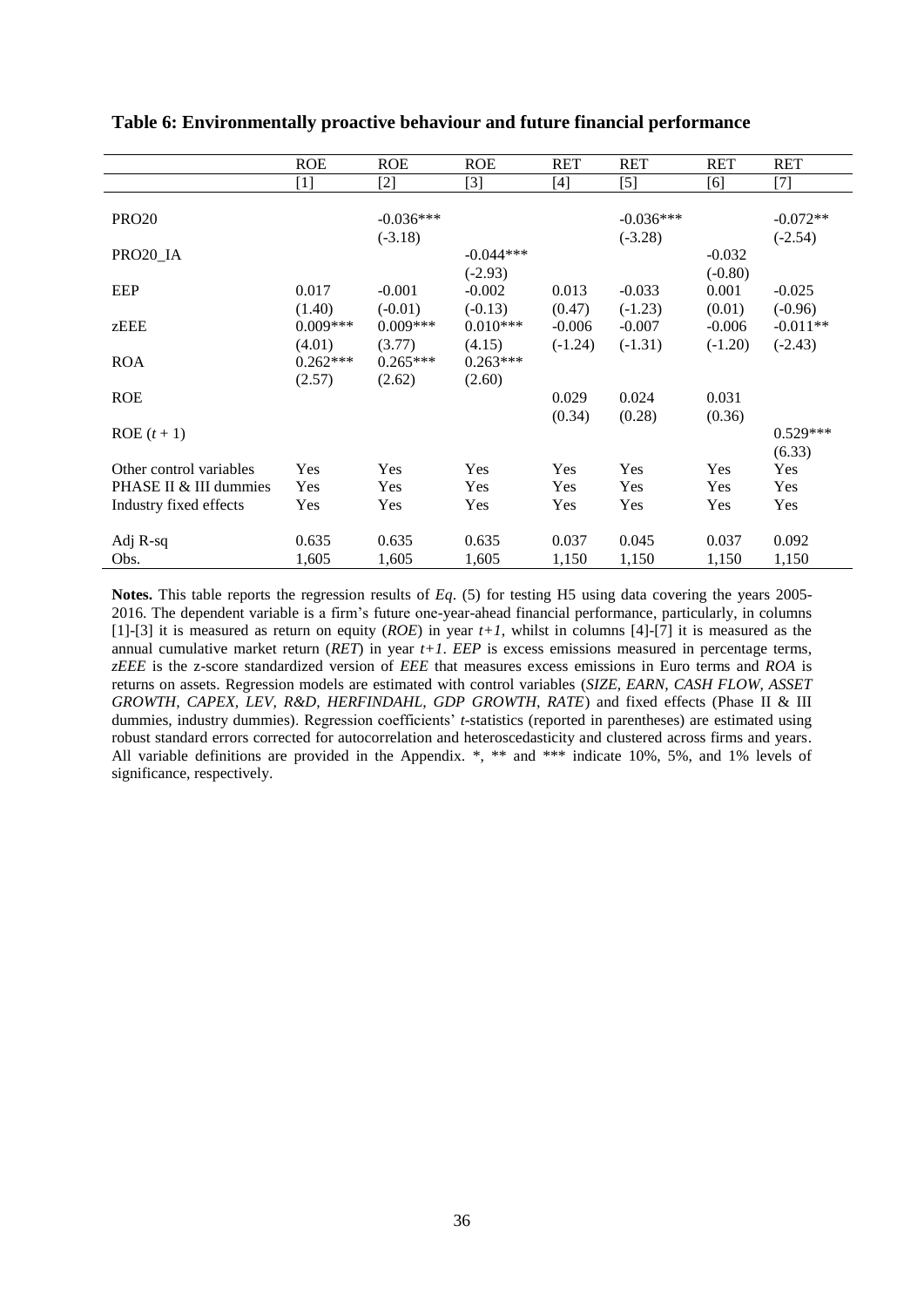|                        | PRO15       |             | <b>PRO20</b> |             | <b>PRO25</b>     |             |
|------------------------|-------------|-------------|--------------|-------------|------------------|-------------|
|                        | [1]         | [2]         | [3]          | [4]         | $\left[5\right]$ | [6]         |
|                        |             |             |              |             |                  |             |
| PHASE II               | $0.460***$  | $0.462***$  | $0.534***$   | $0.537***$  | $0.498***$       | $0.502***$  |
|                        | (6.14)      | (6.15)      | (7.02)       | (7.03)      | (6.53)           | (6.54)      |
| <b>PHASE III</b>       | $-0.993***$ | $-0.994***$ | $-0.793***$  | $-0.793***$ | $-0.676***$      | $-0.679***$ |
|                        | $(-9.76)$   | $(-9.76)$   | $(-7.60)$    | $(-7.59)$   | $(-6.42)$        | $(-6.37)$   |
| Control variables      | No.         | Yes         | No           | Yes         | No.              | Yes         |
| Industry fixed effects | Yes         | <b>Yes</b>  | <b>Yes</b>   | Yes         | <b>Yes</b>       | Yes         |
|                        |             |             |              |             |                  |             |
| QICu                   | 11,220.64   | 11,186.12   | 10,702.42    | 10,660.54   | 9,896.19         | 9,822.18    |
| Obs.                   | 8.942       | 8.942       | 8.942        | 8.942       | 8,942            | 8,942       |

**Table 7: EU ETS phase II & III and environmentally proactive behaviour**

**Notes.** This table reports logistic regression results using data covering the years 2005-2016 for testing a firm's environmentally proactive behaviour across the EU ETS phases. The dependent variable is a firm's environmentally proactive behaviour, particularly, in columns [1]-[2] it is measured with a dummy that takes the value 1 when *EEP*≤-15 percent and 0 otherwise (*PRO15*), in columns [3]-[4] it is measured with a dummy that takes the value 1 when *EEP*≤-20 percent and 0 otherwise (*PRO20*) and in columns [5]-[6] it is measured with a dummy that takes the value 1 when *EEP*≤-25 percent and 0 otherwise (*PRO25*). Regression models in columns [1], [3] and [5] do not include any control variables, whereas those in columns [2], [4] and [6] include control variables (i.e., *PUBLIC, STATE, COMMON, EU28, INSTALLATIONS*). All models include fixed effects (Phase II & III dummies, industry dummies). Regression coefficients' *z-*statistics (reported in parentheses) are estimated using robust standard errors corrected for autocorrelation and clustered across firms. All variable definitions are provided in the Appendix. \*, \*\* and \*\*\* indicate 10%, 5%, and 1% levels of significance, respectively.